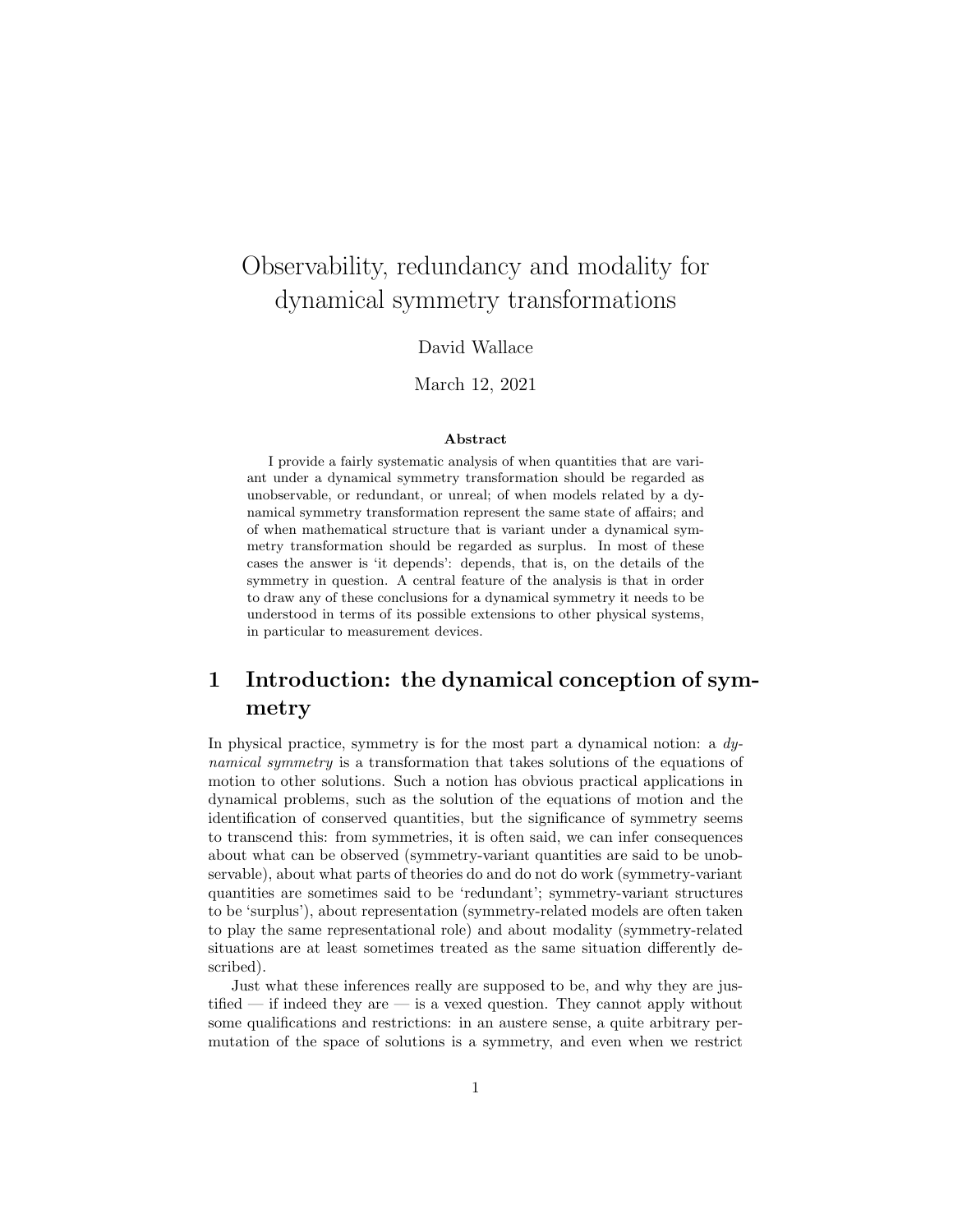attention to transformations which are closer to physical practice, still problematic examples abound. To borrow an example from Belot (2013): the orbit of a planet around the Sun is well modelled by the central-force model, in which we idealise the sun as at rest and exerting a centrally directed inverse-square force on the planet.<sup>1</sup> This theory has the familiar rotational and time-translation symmetries (boost and translational symmetry are broken by the fixed location of the Sun) but in addition, it has 'Lenz-Runge symmetries', somewhat complicated and unintuitive velocity-dependent transformations of the planet's position that do not leave its distance from the Sun invariant. Unless we make the desparate move of supposing that the distance of a planet from the sun is neither observable nor physically significant, none of our theses seem to apply to this symmetry.

Of course one can try to rule out such counter-examples by narrowing the scope of symmetries to which the theses of unobservability, representational equivalence and the like are supposed to obtain, but it is not easy to see how this could be done, much less what principled justification there could be for doing it. To quote from two influential recent criticisms of drawing metaphysical and epistemic conclusions from the dynamical conception of symmetry (whose starting points differ sharply):

[T]he ways of encoding the content of laws that are most appealing to mathematicians and physicists appear to lead to notions of [dynamical] symmetry that are coolly indifferent to considerations of representational equivalence (Belot, ibid)

[T]he notion [of symmetry] is often defined in purely formal, mathematical terms, so that whether a given transformation is a symmetry of a given set of laws depends just on the formal and mathematical features of those laws and their models. But why should those features of the laws have anything to do with metaphysics, with what's real? It's not obvious[.] (Dasgupta 2016)

A common response to this problem is to look for some substantive additional requirement for a transformation to count as a symmetry, along with the formal requirement that it takes solutions to solutions. There are two broad classes of strategy. The first (the 'epistemic strategy') effectively builds unobservability of symmetry transformations into the definition of a symmetry: symmetries are required to leave all observable properties of the system invariant. Ismael and van Fraassen (2003) and Dasgupta (2016) propose definitions explicitly along these lines; some advocates of the 'primitive ontology' approach to scientific metaphysics (e. g. Allori et al (2008) and Allori (2013)) propose something closely related (they require that symmetries leave relevant facts about the 'primitive ontology' invariant, and if one grants their account of scientific epistemology<sup>2</sup> then observations supervene only on the primitive ontology). The second (the

<sup>&</sup>lt;sup>1</sup>It is even better modelled if we work in center-of-mass coordinates, but I avoid this complication for expository convenience.

 $^{2}$ One should not; cf Wallace (2018).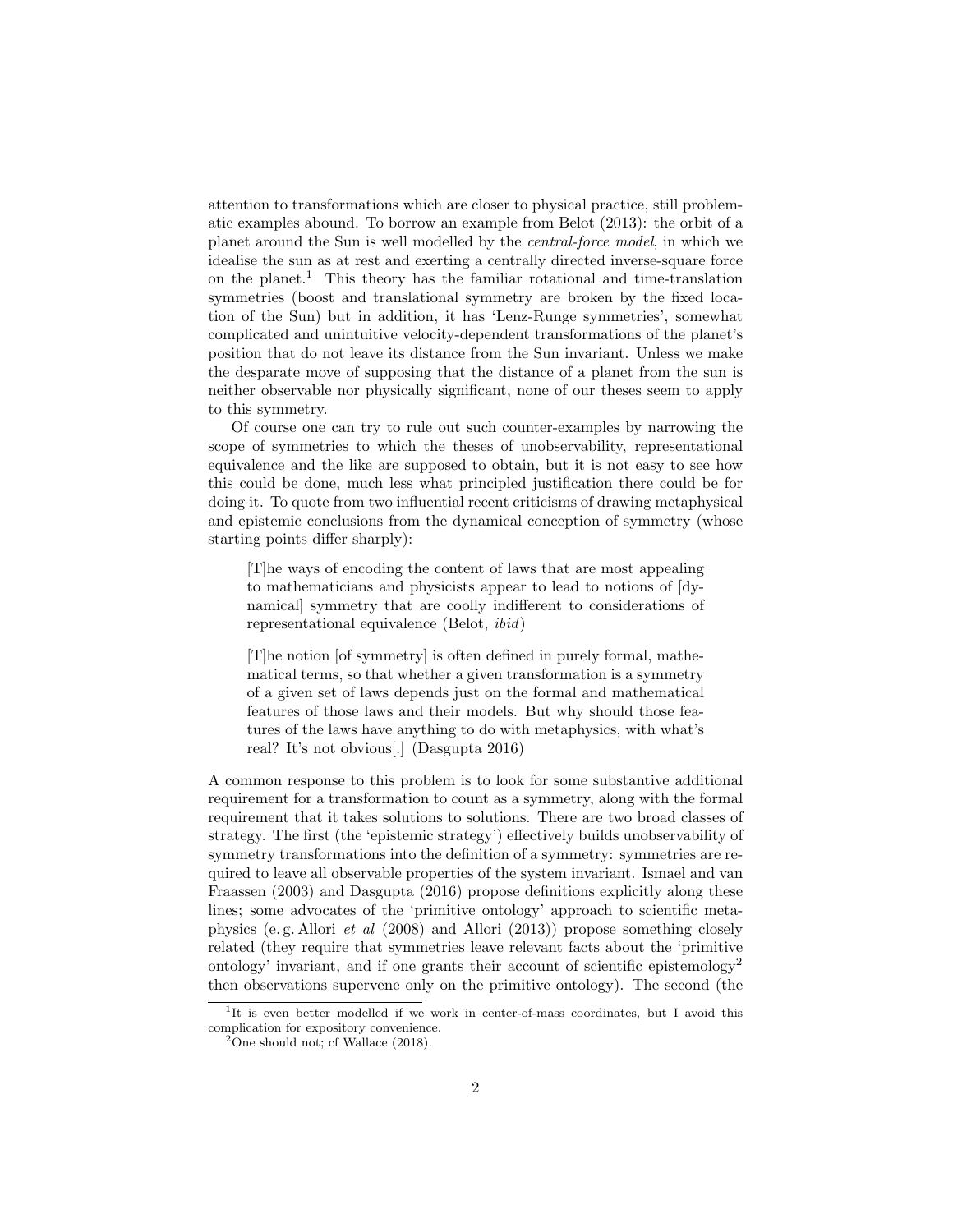'representational strategy') instead builds the representational equivalence of symmetry-related models into the definition, usually by requiring that symmetries are automorphisms of the appropriate mathematical space of models (hence preserve all structure, and thus all representation-apt features, of a model). This strategy has been widely explored in the philosophy-of-spacetime literature, where symmetries are often taken to be diffeomorphisms that preserve 'absolute structure'; see, e. g. , Earman (1989) and references therein. (The preservation of representational equivalence is also built directly into Healey's (2009) definition of a 'theoretical symmetry'.)

Both strategies would have the disappointing consequence of making at least some of the theses about symmetry trivial. if symmetry is *definition*ally observation-preserving, for instance, we can infer nothing substantive about what is observable by learning that a theory has a symmetry, since the only way to learn that would have been via deductions about observability; if symmetry is definitionally structure-preserving, we cannot learn about surplus structure via symmetry. But more importantly, both appear in conflict with physical practice. This is most sharply apparent for the epistemic strategy: as Dasgupta freely admits, "on our epistemic approach, symmetry-to-reality reasoning involves not just mathematical analysis, but also considerations that reach into the philosophy of perception and mind. A far cry from the purely mathematical gloss it is often given!" Since the definition of symmetry in physics pretty clearly does not reach at all into the philosophy of perception and mind, and indeed frequently involves identifying symmetries in contexts far from the directlyobservable world, 'symmetry' in the epistemic-strategy sense is at any rate not what physicists mean when they talk about symmetry.

Matters are somewhat more subtle for the representational approach. It is, for example, perfectly possible to formulate Newtonian physics as a theory whose models are N-tuples of paths in  $\mathbb{R}^4$ , in which case the mathematical structure of a model includes many features (the x-component of the vector linking a particle to the spatial coordinate origin at time=0, for instance) that are not invariant under the Galilean symmetries. But it is possible to reformulate Newtonian physics on a more sparsely-structured space ('Galilean spacetime'; see, e. g. , Weatherall (2017)) for which the Galilean symmetries coincide with the automorphisms. And having made such a reformulation, we can maintain that the reformulated theory is the truer representation of the physics, and that in the original  $\mathbb{R}^4$  formulation, models are representationally equivalent whenever they are symmetry-related even though not all their mathematical structure is preserved under the symmetry transformation.

But what makes such a reformulation appropriate? The answer, in the history of physics, is pretty much always based on identifying a *dynamical* symmetry under which some of the structure of the original models is variant: that is, it is based on the assumption that structure variant under a dynamical symmetry is surplus. The Galilean-spacetime reformulation is preferable to the original formulation precisely because the automorphisms match the dynamical symmetries. (Earman (1989) makes this argument explicit.)

(As another, more technical example,  $U(1)$  gauge theory can be formulated,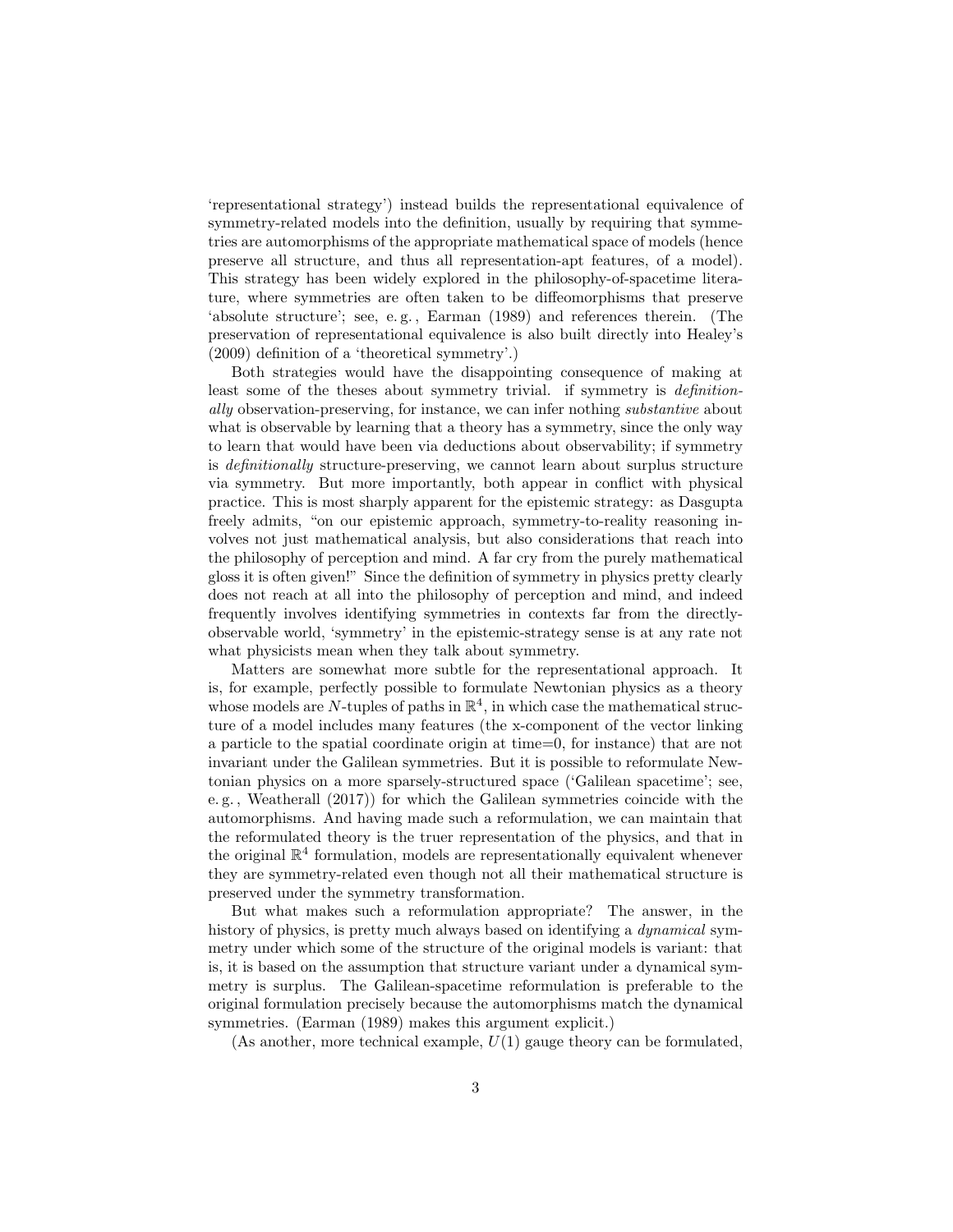and historically was formulated, as a theory of a 4-vector field on spacetime. That theory has gauge symmetries as dynamical symmetries, and those symmetries do not preserve the mathematical structure of the theory: for instance, the property of having divergence zero is not gauge-invariant. The theory can be reformulated as a connection on a fibre bundle, and now the gauge symmetries are structure-preserving bundle automorphisms — but the rationale for the refomulation was precisely because the dynamical symmetries were not automorphisms in the original formulation.)

So the representational strategy, too, does not seem to do justice to the notion of symmetry actually used in physics: insofar as it is correct, it is only because we have carried out reformulations, and/or drawn conclusions about when models are representationally equivalent, based on a prior, dynamical notion of symmetry.

Only the dynamical approach, I think, can really do justice to the notion of symmetry as we find it in physics. And so my goal in this paper is to defend the claim that epistemic and (indirectly) metaphysical conclusions can after all be drawn from the presence of a dynamical symmetry, at least in some circumstances, and — more importantly — to clarify how that can even be possible. To preview the core claims:

- (i) observation is itself a dynamical notion, so a dynamical symmetry can have consequences for what is observable just when that symmetry encompasses the physical processes of measurement;
- (ii) models in physics are almost always used to describe subsytems of a larger universe, so the interpretational significance of a symmetry depends not just on the dynamics of the system itself but on (explicit or tacit) assumptions about what happens to the symmetry when the system interacts with other systems.

The structure of the paper is as follows. After outlining (section 2) the main mathematical concepts I will use, in section 3 I give sharp versions of four theses about symmetries in the literature: that they are unobservable, that they give rise to representationally-equivalent models; that they are a guide to surplus structure; that they do not represent genuinely different possibilities. In sections 4-5 I analyse the consequences of assuming that a dynamical symmetry of a system applies also to the mechanical processes used to observe that system, and establish a version of the thesis about unobservability. In sections 6-7 I use these results, and the broader framework developed in sections 4-5, to assess the remaining three theses. In sections 8–11 (which in large part can be read independently and can be skipped on a first reading) I consider four complications: the relation between symmetries and conserved quantities; timedependent symmetries such as those found in gauge theories; quantum theory; cosmology. Section 12 is the conclusion. For the most part I restrict myself to the comparatively-elementary example of point-particle classical mechanics, though sections 9–11 consider more advanced examples from quantum mechanics and field theory.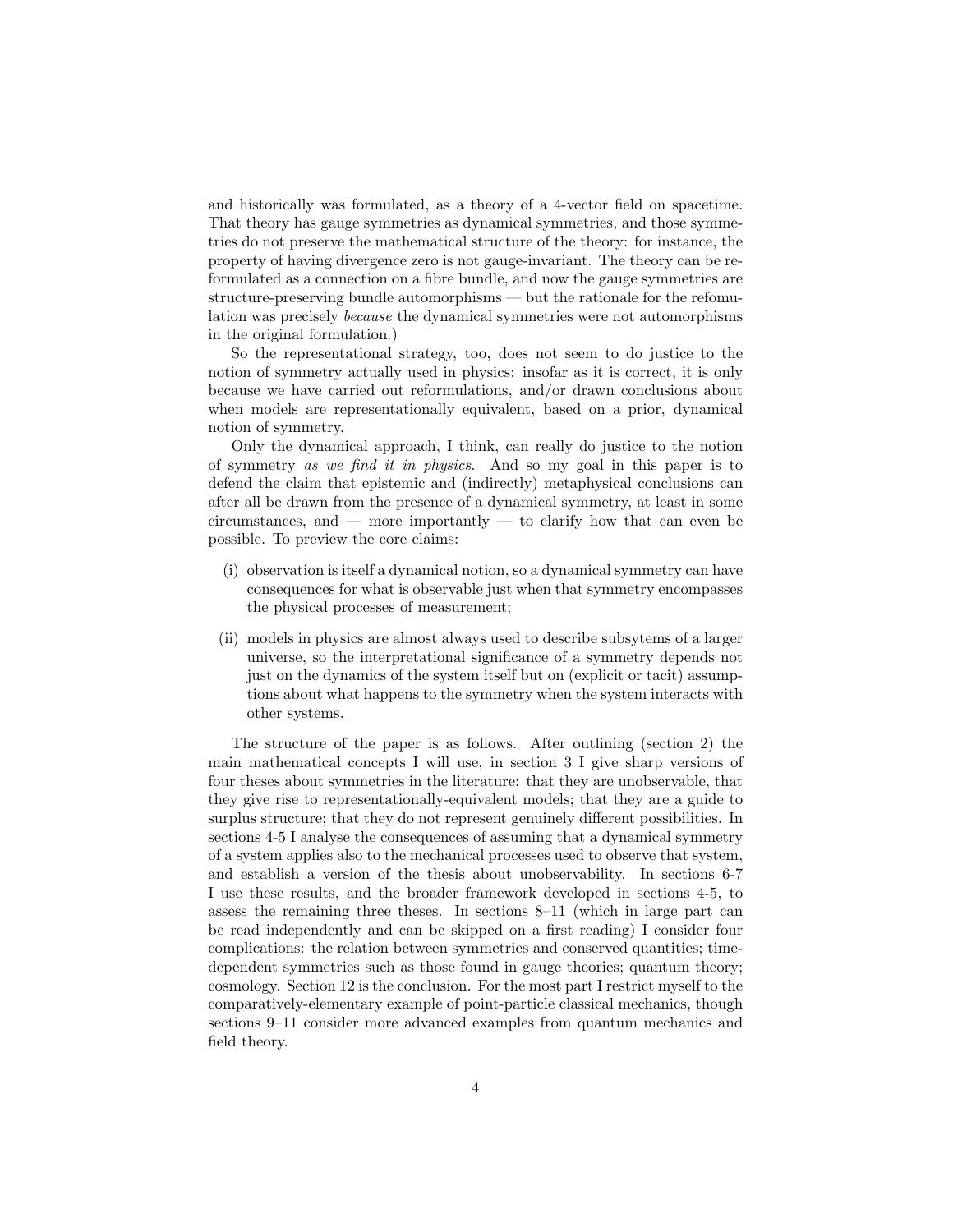This paper's theme — symmetries of isolated systems — is developed further in Wallace (2019a, 2019b), where I presuppose the results of this paper and explore in more detail how dynamically-isolated subsystems of larger systems can be modelled, how in turn isolated systems can and should be interpreted as subsystems of unspecified larger systems, and the interplay of those ideas with the interpretation of a system's symmetries (the two papers focus, respectively, on examples from particle mechanics and from field theory).

## 2 Elements of classical mechanics and group theory

For the most part, in this paper I consider *classical* (i.e., non-quantum) systems: this is mostly for grounds of exegetical convenience, though there are a few additional subtleties in the quantum case which I discuss in section 10. In this section I lay out some basic assumptions about classical mechanics which I draw upon throughout the paper (readers already familiar with the subject might want to skim this section to get familiar with my conventions, or else skip it entirely).

Classical mechanics, in the abstract, characterises a system's dynamical history as a time-indexed collection of configurations. In the classic example of point-particle mechanics (with, say, N particles), a configuration is a specification of the locations of each of the point particles, and is mathematically represented by an ordered N-tuple of points in 3-dimensional Euclidean space. The collection of all such N-tuples is configuration space, which I denote by Q. More abstract (say, field-theoretic, or extended-body) systems have configuration spaces with different mathematical representations: the configuration space of a rigid-body system, for instance, is given by a point representing the centerof-mass position of the system and a triple of orthogonal vectors representing its orientation.

A history of the system is then a smooth function  $q : \mathbb{R} \to \mathcal{Q}$ , assigning to each time t the configuration  $q(t)$  of the system at that time. The dynamical equations of Newtonian mechanics distinguish dynamically possible from dynamically impossible histories; these equations are second-order in time, and so take the form<sup>3</sup>

$$
F_J(\ddot{q}(t), \dot{q}(t), q(t)) = 0\tag{1}
$$

for some functions  $F_J$ . (Here as usual  $\dot{q}(t)$  and  $\ddot{q}(t)$  denote, respectively, the first and second derivative of  $q$  with time.) The particular form of these equations depends on the system in question: for Newtonian point-particles moving under gravity, for instance, they encode Newton's second law and the inverse-square law. In that case, and in most elementary cases, the dynamics are deterministic,

<sup>3</sup>For simplicity I ignore the possibility of explicit time dependence in the dynamics; it can be incorporated without substantive changes to my arguments, at the cost of a more cumbersome notation.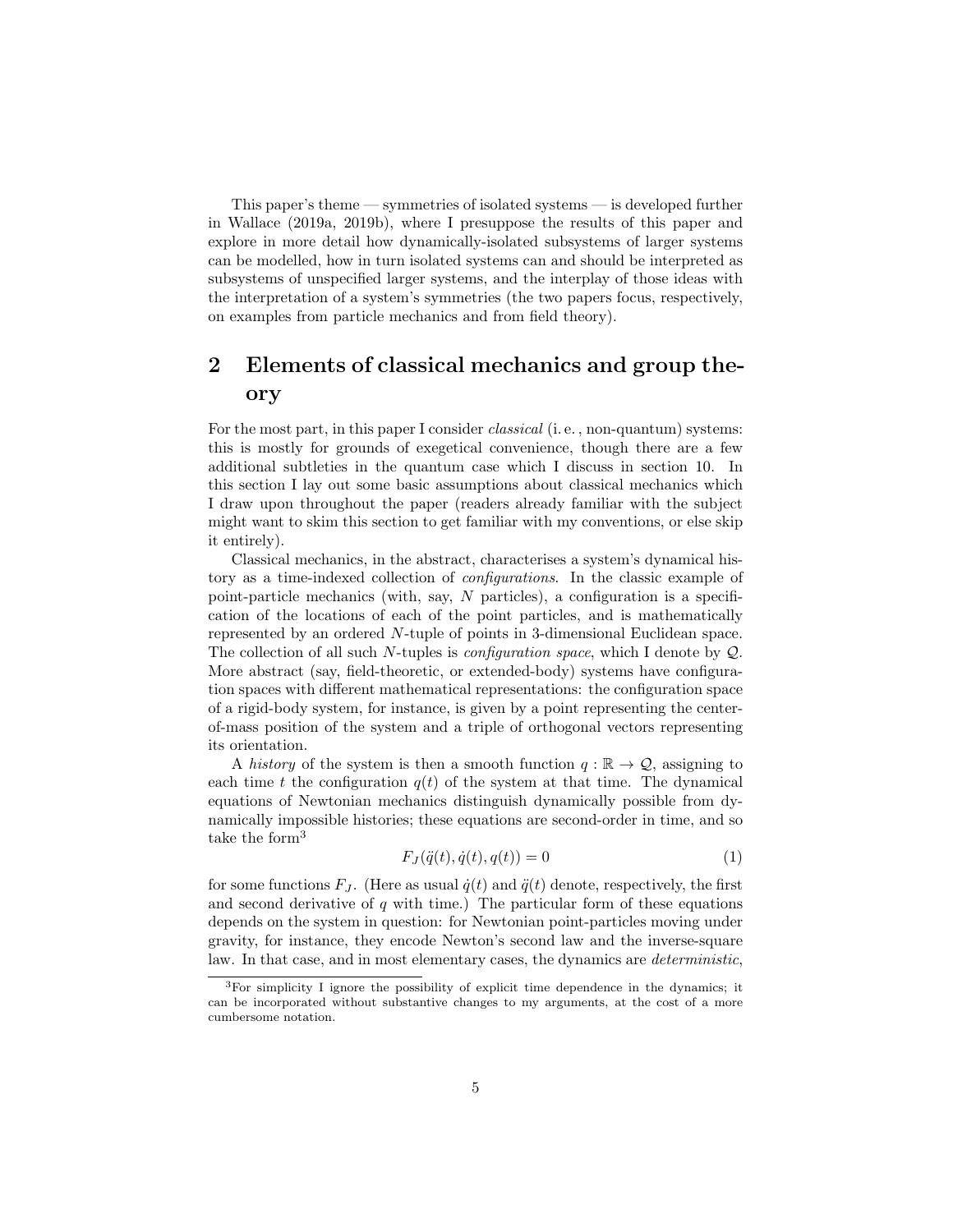which means that (1) can be solved for  $\ddot{q}$  in terms of q and  $\dot{q}$ :

$$
\ddot{q}(t) = \mathcal{F}(q(t), \dot{q}(t)).\tag{2}
$$

Given  $q(t)$  and  $\dot{q}(t)$ ,  $\ddot{q}(t)$  is then fixed; normally<sup>4</sup> this allows us to integrate the equations forward and backwards to determine a unique history. Because these equations are second-order, however, even for a deterministic system the configuration at time  $t$  is insufficient to determine future or past configurations: additional information about the rate of change of the configuration is required. The *state* of the system at time t is the ordered pair  $(q(t), \dot{q}(t))$  of the system's configuration and its velocity: the space of all such pairs is the state space of the system, which I denote by  $S^5$ . In a deterministic system, the state of the system at one time uniquely determines its state at past and future times.

Given a theory in this form, a *(dynamical)* configuration symmetry is a bijection of Q which maps solutions to solutions: that is, if  $q \rightarrow qq$  is the map, then  $qq(t)$  solves the equations of motion iff  $q(t)$  does. The bijection induces a bijection on the space of states (called the tangent lift) in a natural way:

$$
\dot{q}(t_0) \to \left. \frac{\mathrm{d}}{\mathrm{d}t} (gq(t)) \right|_{t=t_0} \tag{3}
$$

(note that this depends only on  $q(t_0)$  and  $\dot{q}(t_0)$ ). For instance, spatial translation has no effect on velocity; spatial rotation rotates the velocity vectors as well as moving the configuration.

The requirement for  $g$  to be a symmetry can be characterised directly on state space too, it is a symmetry provided that  $gx(t)$  solves the equations of motion on state space iff  $x(t)$  does. The class of bijections of S satisfying this requirement contains some transformations that are not tangent lifts of configuration symmetries (the Lenz-Runge symmetries have this feature).

The class of dynamical symmetries (whether understood as configuration symmetries or directly as state-space symmetries) forms a group in the mathematical sense: the trivial map id, taking each point to itself, is obviously a symmetry; if q, h are symmetries then so is qh; the inverse of a symmetry is also a symmetry. It is often helpful to think of this group abstractly (i. e. , just in terms of its algebraic structure) and to distinguish the group from its action via transformations. Some more terminology: given a group  $\mathcal{G}$ , an action R of the group on a space S is a collection<sup>6</sup> of bijections  $R(g) : S \to S$  satisfying  $R(g)R(h) = R(gh)$  for any  $g, h \in \mathcal{G}$ . I write e for the identity in a group (so

<sup>4</sup>There are subtleties in doing so in certain systems (see Earman (1986) for detailed discussion) but those subtleties are normally 'unphysical' in the sense that they mark a failure of the system to correctly represent real-world physics after a certain time; in any case, I set these complications aside.

<sup>5</sup>Technically-minded readers will recognise that this simplifies some of the geometry: the state space is better described as the tangent bundle  $TQ$  over the configuration space  $Q$ . These details will not matter for what follows.

<sup>&</sup>lt;sup>6</sup>Technical detail: G should be a Lie group, S should be a differentiable manifold, and the map  $(g, x) \to R(g)x$  should be a diffeomorphism.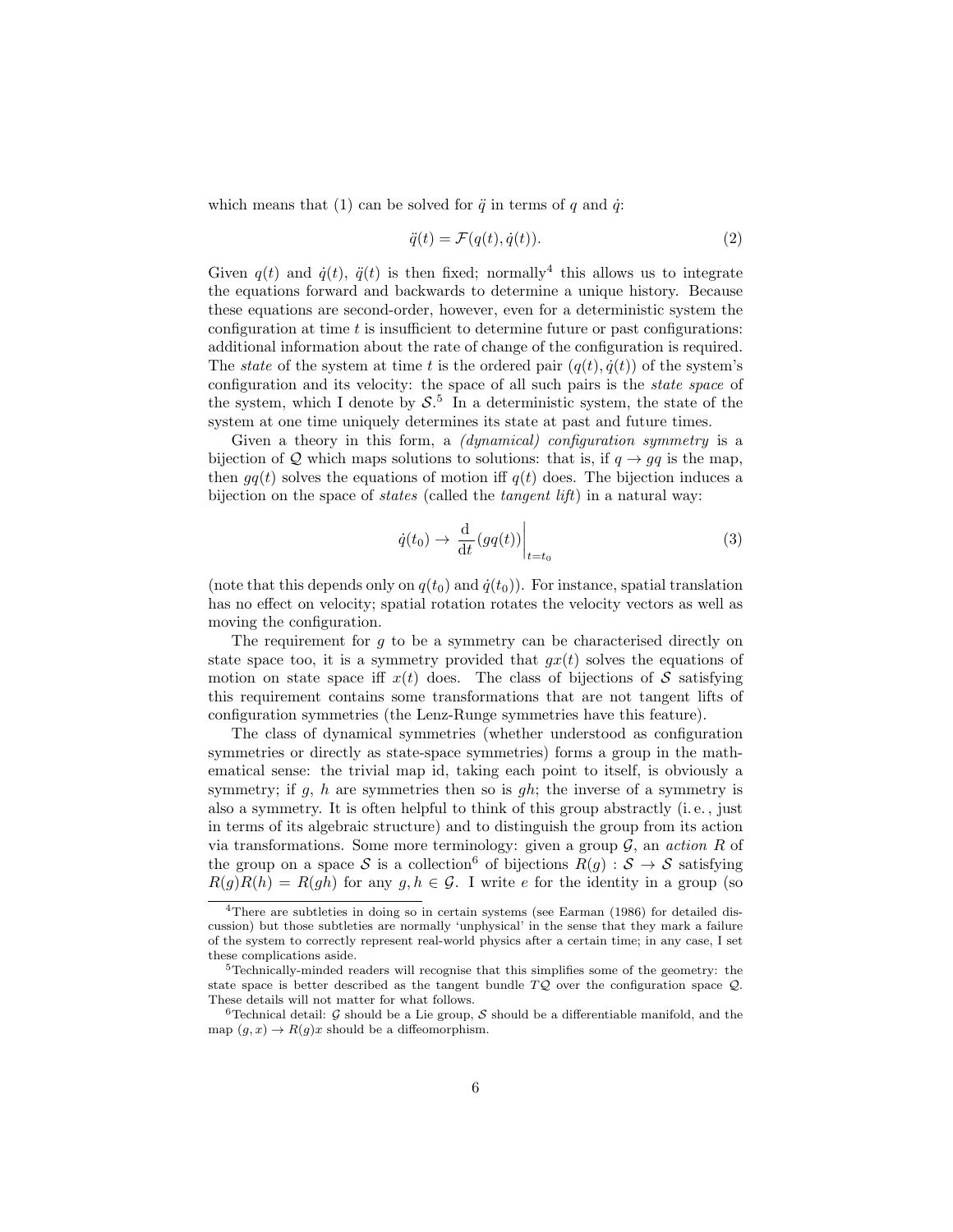that if R is an action,  $R(e) = id$ . For simplicity, I normally assume that the group action is *free*: that is, if  $R(g)x = x$ , then  $g = e$ .

This notation is unavoidably somewhat abstract, but (as I noted in the introduction) for most purposes it will suffice to consider one concrete example: the case of Newtonian point particles (I will occasionally refer to other, more complicated, examples below, but readers unfamiliar with the physics of these examples may wish to skim them and focus on the Newtonian case). For definiteness, I will consider N particles moving under the inverse-square law of Coulomb electromagnetism, where the *n*th particle has a charge  $q_n$  and a mass  $m_n$ , where the *n*th particle exerts a force on the *m*th particle proportional to  $q_n \times q_m$  divided by the square of the distance between them, and where each particle has an acceleration directly proportional to the sum of the forces upon it and inversely proportional to its own mass. There are two classes of dynamical symmetry of this theory:

- Galilean spacetime symmetries: the transformation induced by translating all the particles by a common vector, or rotating them by a common amount, or by increasing their velocities by a common amount, or by translating each of their trajectories by a common amount in time, is a symmetry. (Strictly, the last two require a slight generalisation of our definition, which I omit for simplicity.)
- Permutation symmetries: If any two particles have the same charge and mass, the transformation that permutes them is a symmetry.

### 3 Four theses about symmetry

To ensure a clear target for later analysis, here I give fairly precise formulations of four common (though contested) claims about symmetry. The first makes sharp what I mean by symmetries being unobservable.

The Unobservability Thesis: Given a family of models of a system which are related by a symmetry transformation, it is impossible to determine empirically which model in fact represents the system.

The Unobservability Thesis is sometimes stated in more metaphysical terms, as the claim that quantities or properties that are 'symmetry-variant' — that is, that have values that are not invariant under a symmetry transformation of the  $s$ ystem — are unobservable. I will argue that at least in some circumstances, and under some natural intepretations, that claim is false.

The next two theses both concern the way representation works in a theory with symmetry.

The Representational Equivalence Thesis: Given a family of models of a theory which are related by a symmetry transformation, insofar as one model successfully represents a system, so do all the others.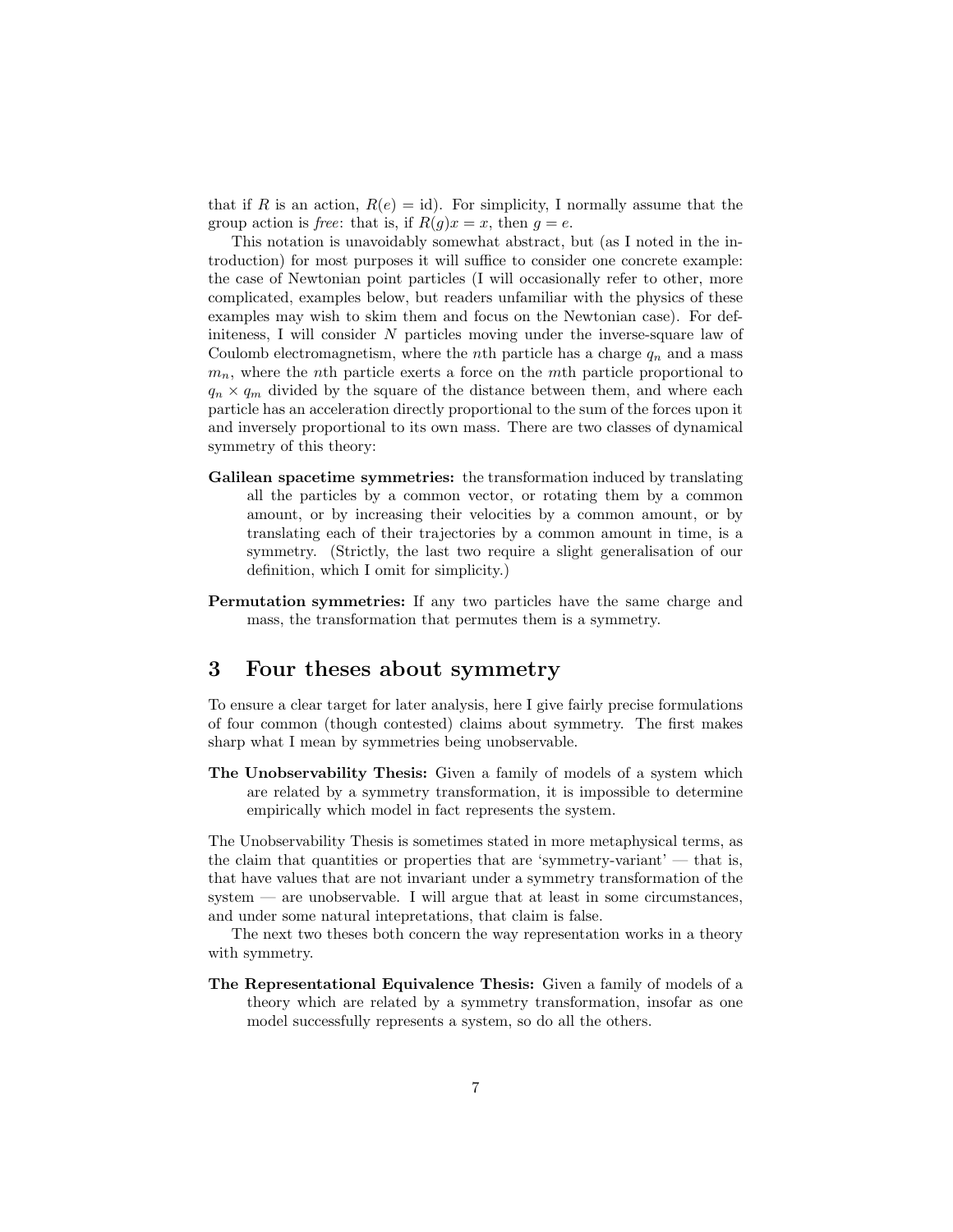The Surplus Structure Thesis: Given a theory with a symmetry transformation, insofar as the symmetry falls short of being an automorphism of the mathematical structures used to define the theory's models, then this points to aspects of that structure which are redundant, do no representational work, and can be removed from the theory without loss.

These two are clearly closely related: insofar as the Representational Equivalence Thesis holds, then analytically any symmetry-variant structure does no representational work; conversely, once surplus structure is removed, symmetries preserve all mathematical structure, and plausibly mathematical models represent only via such structure. (Both should be distinguished from the much stronger claim that, given a symmetry, one should quotient out by that symmetry in order to understand the theory properly: that claim seems to me highly implausible in full generality in view of how ubiquitously modern mathematics deploys structures with nontrivial automorphism groups but in any case I shall have little to say about it.)

The final claim concerns the modal status of symmetries:

The Modal Equivalence Thesis: Two states of affairs related by the action of a symmetry transformation are really the same state of affairs, differently described.

Its relation to the Representational Equivalence thesis is subtle, as we will see in section 7.

### 4 Observations from within a system

Most physical systems we study in physics are simply not rich enough to model the process of measurement — indeed, hardly any are. The most straightforward model of the Earth-Sun system, for instance, has only six degrees of freedom (three coordinates of position for the centers of mass of each of the two bodies) and it makes little sense to imagine how any physical process in that system could deserve to be called a 'measurement'. But for the moment suppose that we do have a sufficiently rich system, and ask what we can infer about the measurability of a symmetry.

The standard model for measurement in physics is the measurement of one system's state by encoding it in another system's. It goes like this:

- 1. The system being measured (the 'target system') has some unknown initial state, represented by a point in its state space.
- 2. The system doing the measurement (the 'measurement device') is placed in some 'ready' state, independent of what state the target system starts off in. (If it were not independent, the observer would have to have information about the result of the measurement even before making it, defeating the purpose of the measurement.)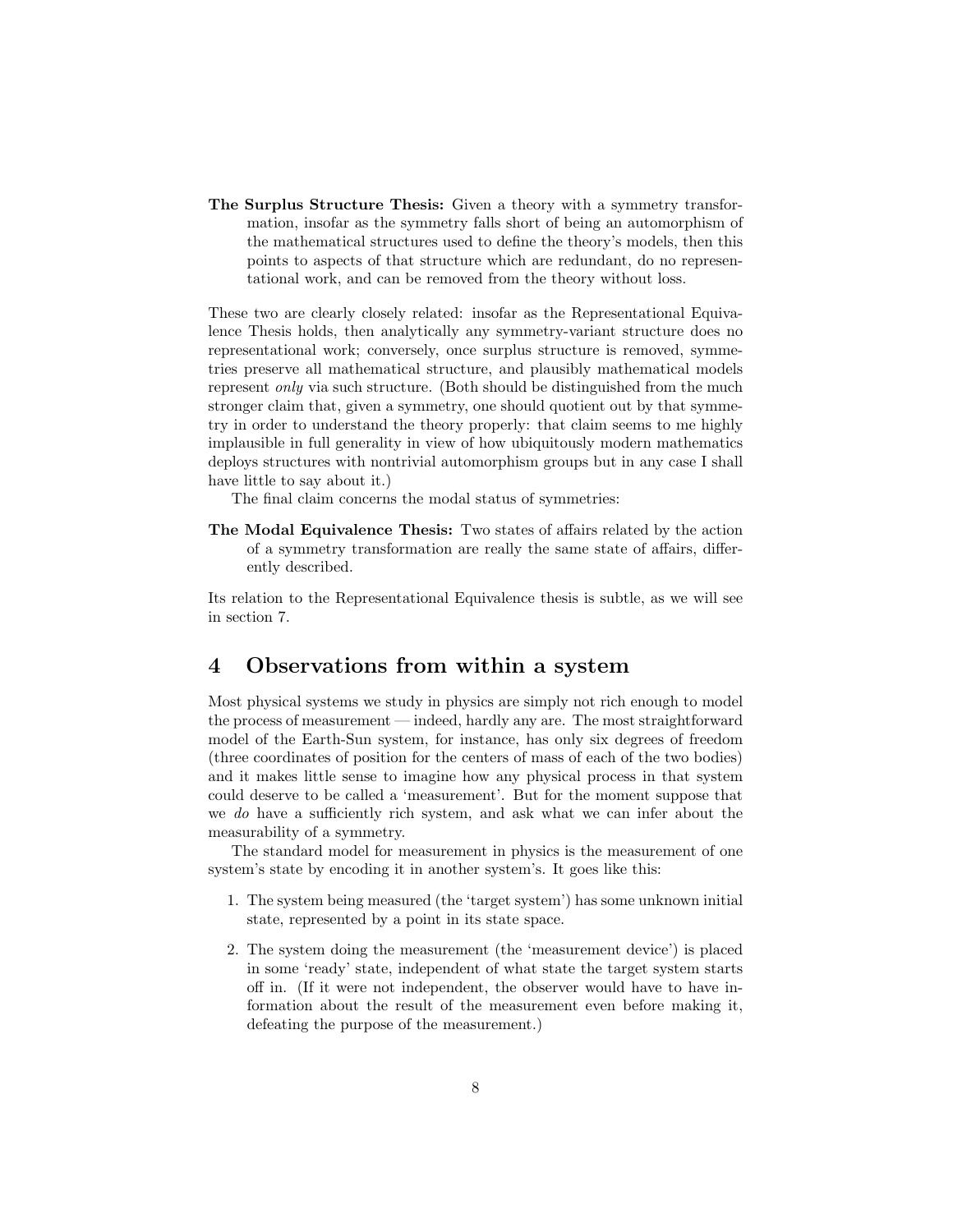- 3. The target system and the measurement device are then allowed to interact for a while. As a consequence, the post-interaction state of the measurement device now depends functionally on the pre-measurement state of the target system.
- 4. If that functional dependence is non-trivial (that is, if the measurement device's post-interaction state sometimes varies according to what the target system's pre-interaction state was) then the measurement has succeeded to at least some degree.

Here we are considering measurements within a single complicated system, but any such system can be decomposed into subsystems — a measurement, in this context, is a correlation established between the pre-measurement value of some 'target' quantity and the post-measurement value of a different 'readout' quantity, given that the pre-measurement value of that second quantity was in the fixed 'ready' state.

To see how this plays out in a system with a dynamical symmetry, it will be helpful to get a little more formal. Given a group  $\mathcal G$  and an action R of  $\mathcal G$  on a space  $S$ , we can define the *orbits* of the action as the equivalence classes of  $S$ under the relation: x is related to x' iff  $x' = R(g)x$  for some  $g \in \mathcal{G}$ . Suppose we arbitrarily pick a single point  $\phi_O$  inside each orbit O: then any point  $x \in O$  can be expressed as  $x = R(g)\phi_O$  for some group element g, and hence, that point can be represented by the ordered pair  $(O, g)$ . (Since we are assuming that the group acts freely on  $S$  — which is to say:  $R(g)x = R(h)x$  iff  $g = h$  — then the representation will be unique; if we had not made this assumption, multiple pairs might correspond to the same point, but each pair would still pick out a unique point.) I write  $x \sim (O, g)$  to denote  $x = R(g)\phi_O$ .

The value of this representation is that the action of  $\mathcal G$  has a very simple form: if  $x \sim (O, g)$ , so that  $x = R(g)\phi_O$ , then  $R(h)x = R(h)R(g)\phi_O = R(hg)\phi \sim$  $(O, hg)$ . Hence the action of the group is just:

$$
R(h)(O,g) = (O, hg). \tag{4}
$$

We have effectively decomposed the space into its  $\mathcal{G}$ -invariant part, represented by an orbit, and its  $G$ -variant part, represented by an element of  $G$  itself.

Now let's take  $S$  to be the state space of our system. The Unobservability Thesis concerns whether it is possible to distinguish experimentally between situations that differ only by the action of the symmetry. In this notation, this is to say: can we measure the value of g from within the system? Since our 'readout' quantity must be independent of  $g$ , it follows that it must be a function of O alone, so that the question is: is there a dynamically possible measurement process that encodes the value of q in some function of  $O$ ? Intuitively, if the action of  $\mathcal G$  is a symmetry, the answer must be 'no', but we should establish this more carefully.

Now we assume that the system has some time-independent, deterministic dynamics, with equations of motion represented by some one-parameter family  $U(t)$  of bjiections of S, satisfying  $U(t + s) = U(t)U(s)$ . The solutions to the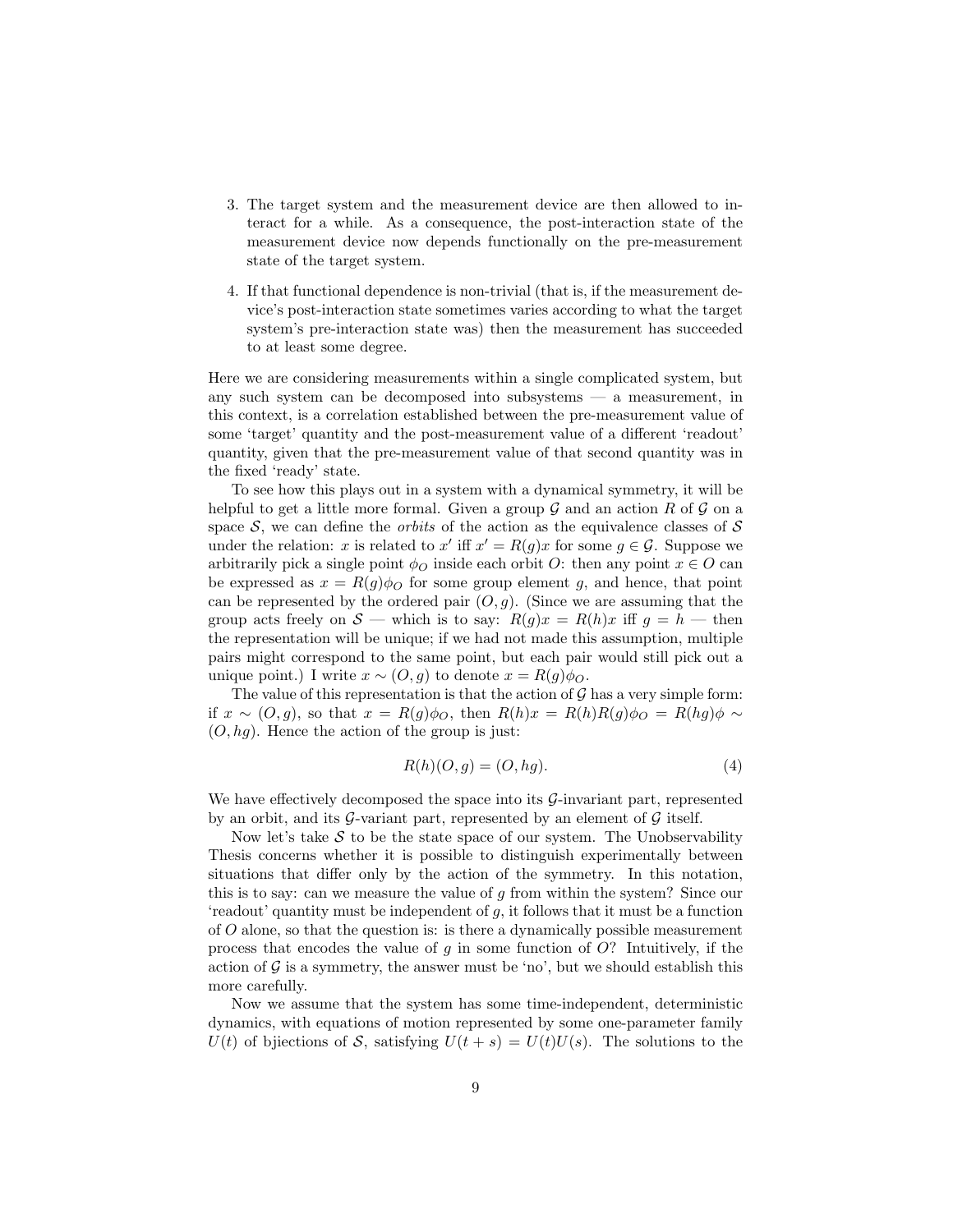dynamics are then functions  $x : \mathbb{R} \to S$  satisfying  $U(t)x(s) = x(s + t)$ . The group action is a *dynamical symmetry* if, for any  $x \in \mathcal{G}$  and any path  $x(t)$  in  $\mathcal{S}$ ,  $x(t)$  is a model of the theory (i.e., satisfies its equations of motion) iff  $gx(t)$  is.<sup>7</sup>

Let's see how the dynamics looks in the orbit/group representation of state space. An initial state  $(O, g)$  evolves over some time t to a subsequent state  $(O', g')$ , where O' and g' are determined by  $O, g$  and t. So there must be functions  $\alpha$  and  $\beta$  such that the evolution has form

$$
U(t)(O,g) = (\alpha(O,g,t), \beta(O,g,t)).
$$
\n<sup>(5)</sup>

Suppose we evolve the system for time t and then apply a symmetry  $h$ : then the final state will be

$$
hU(t)(O,g) = (\alpha(O,g,t), h\beta(O,g,t)).
$$
\n<sup>(6)</sup>

If instead we apply the symmetry and then evolve the system, we get

$$
U(t)(O, hg) = (\alpha(O, hg, t), \beta(O, hg, t)).
$$
\n
$$
(7)
$$

But if the action is a dynamical symmetry, these must be equal, so that we have

$$
\alpha(O, hg, t) = \alpha(O, g, t) \quad \beta(O, hg, t) = h\beta(O, g, t). \tag{8}
$$

Adjusting notation slightly, this is to say that the dynamics can be expressed as

$$
U(t)(O,g) = (\alpha(O,t), g\beta(O,t)).
$$
\n(9)

So the future evolution of  $O$  depends only on the present value of  $O$ , with no additional dependence on g. In other words: there is a self-contained dynamics for the invariant degrees of freedom of the system that is quite independent of the G-variant features.

We can now see why no measurement internal to a system can distinguish whether a symmetry has been applied to the whole system. Such a measurement, we have argued, would have to have the form

$$
(O_0, g) \to (O(g), g') \tag{10}
$$

where  $O_0$  is some g-independent state and  $O(g)$  has some functional dependence on g. But  $O(g)$  depends only on  $O_0$  and, despite the notation, is not functionally dependent on g at all.

So the Unobservability thesis is a straightforward consequence of the dynamics — if we assume that we are considering a system rich enough to model its own dynamics, and that the system is measuring itself rather than being observed from outside.

<sup>7</sup>This is a slightly restrictive formulation, ruling out as it does time-dependent symmetries like Galilean boosts, and time translation itself. This is for technical convenience; both can be incorporated, but at a significant cost in complexity. Specifically, we could define a symmetry group by a group  $G$ , a time-indexed family of actions  $R_t$  of  $G$  on configuration space, and an action r of G on the real line, such that  $t \to \sigma(t)$  solves the equations of motion iff  $t \to R_t(q)\sigma(r(q)t)$  does; and we could drop the automatic presupposition of time translation symmetry by replacing the one-parameter dynamical map  $U(t)$  with a two-parameter map  $U(t, t_0)$ . I leave it to the reader to verify that my results go through mutatis mutandis under this approach.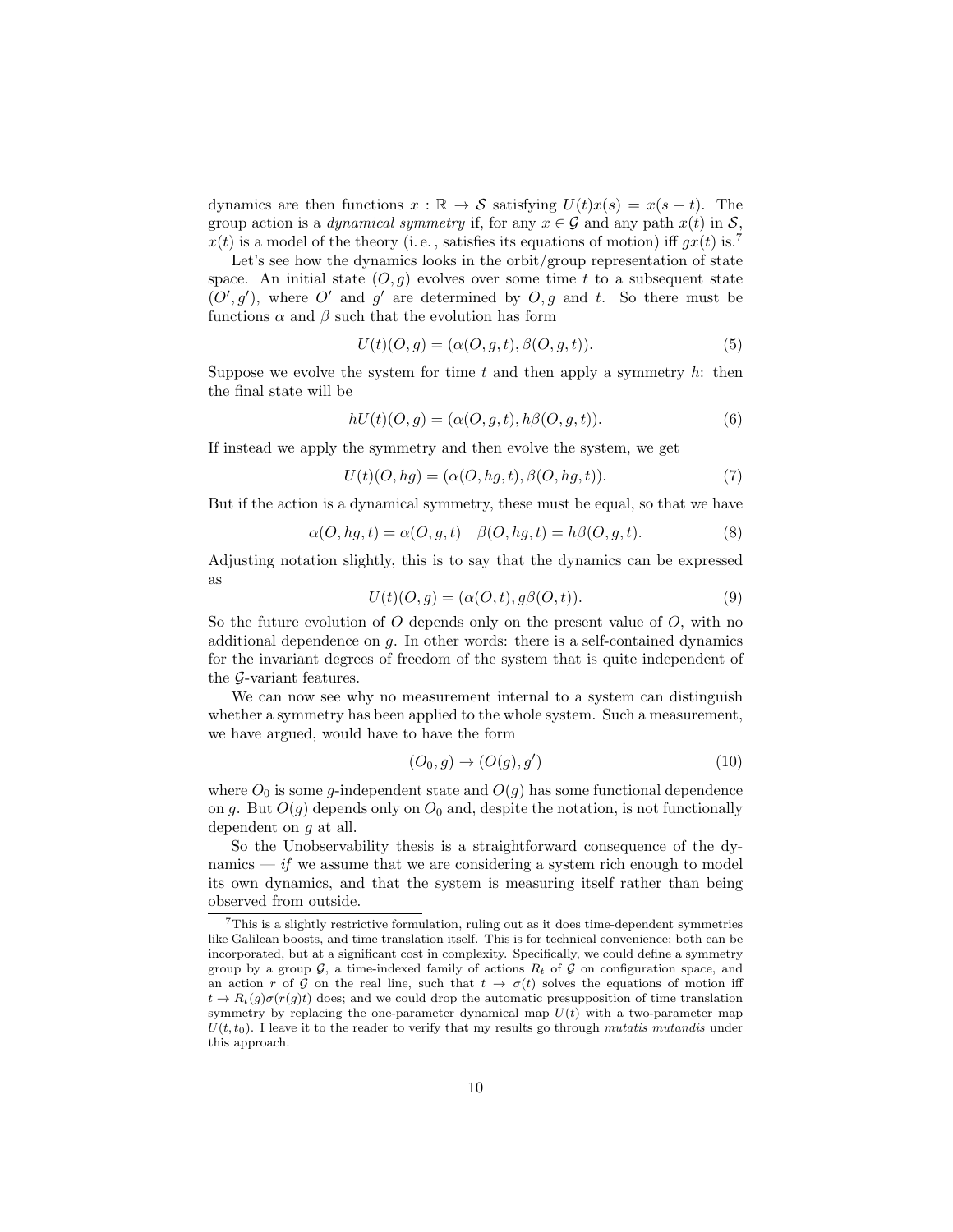### 5 Symmetries of systems and subsystems

In practice, it hardly ever makes sense for the models we use in physics to imagine that the model includes its own measurement processes. In virtually all cases the measurement process, if any, is external to the system, and it is not normally modelled explicitly unless we are actually in the business of designing lab apparatus. So the consequences of the previous section for symmetries of realistic systems are indirect. Nonetheless they are there, as we can see by considering some of the examples where dynamical symmetries clearly do not entail anything about observability.

Consider first the Lenz-Runge example I discussed in the Introduction, which is a symmetry of the central force problem — for concreteness, let's suppose we're using that problem to model the Sun-Earth system. A measurement of that system might, for instance, record the distance of the Earth from the Sun at some given time. Without any commitment at all to the details of the physics of that measurement process, we know it must have a schematic form something  $like<sup>8</sup>$ 

Earth at distance  $r$  from Sun; device ready

 $\longrightarrow$  Earth at distance r from Sun; device records r.

Suppose that some instance of the Lenz-Runge symmetry, imagined to be applied before the measurement, changes  $r$  to  $2r$ . Then the measurement process will leave the device in some ' $2r'$ ' state. On the other hand, since the symmetry transformation acts only on the Earth and Sun, and is not even well-defined for whatever mixture of optics and mechanics implements the measurement process, applying the transformation after the measurement leaves the measurement device in the 'r' state. Which is to say, the Lenz-Runge transformation is not a symmetry of the combined system of measurement device plus Earth-Sun system.

A second example: (classical<sup>9</sup>) vacuum electrodynamics (that is, the theory of electromagnetic fields in the absence of charge) has a conformal symmetry in addition to the spacetime symmetries: it has no absolute notion of length or time, and the map  $\mathbf{x}, t \to \lambda \mathbf{x}, \lambda t$ , applied to spacetime points, takes solutions to solutions. The Unobservability Thesis would seem to imply that radiation frequency is undetectable, so that no observation can distinguish visible light from X-rays, and this is obviously absurd. But it is obvious why it is absurd: because the conformal symmetry is only a symmetry of radiation in the absence of matter, and ceases to be a symmetry of systems in which matter is present.

<sup>8</sup>Nothing about the concept of measurement actually requires the post-measurement Earth-Sun distance to equal the pre-measurement distance, but obviously any practically realistic measurement process will have this feature.

<sup>9</sup>Quantum electrodynamics is conformally invariant to leading order in the absence of charged particles, but that invariance is violated by quantum corrections, due to loop effects where particle-antiparticle pairs are created (and, indirectly, due to anomalous breaking of the conformal symmetry).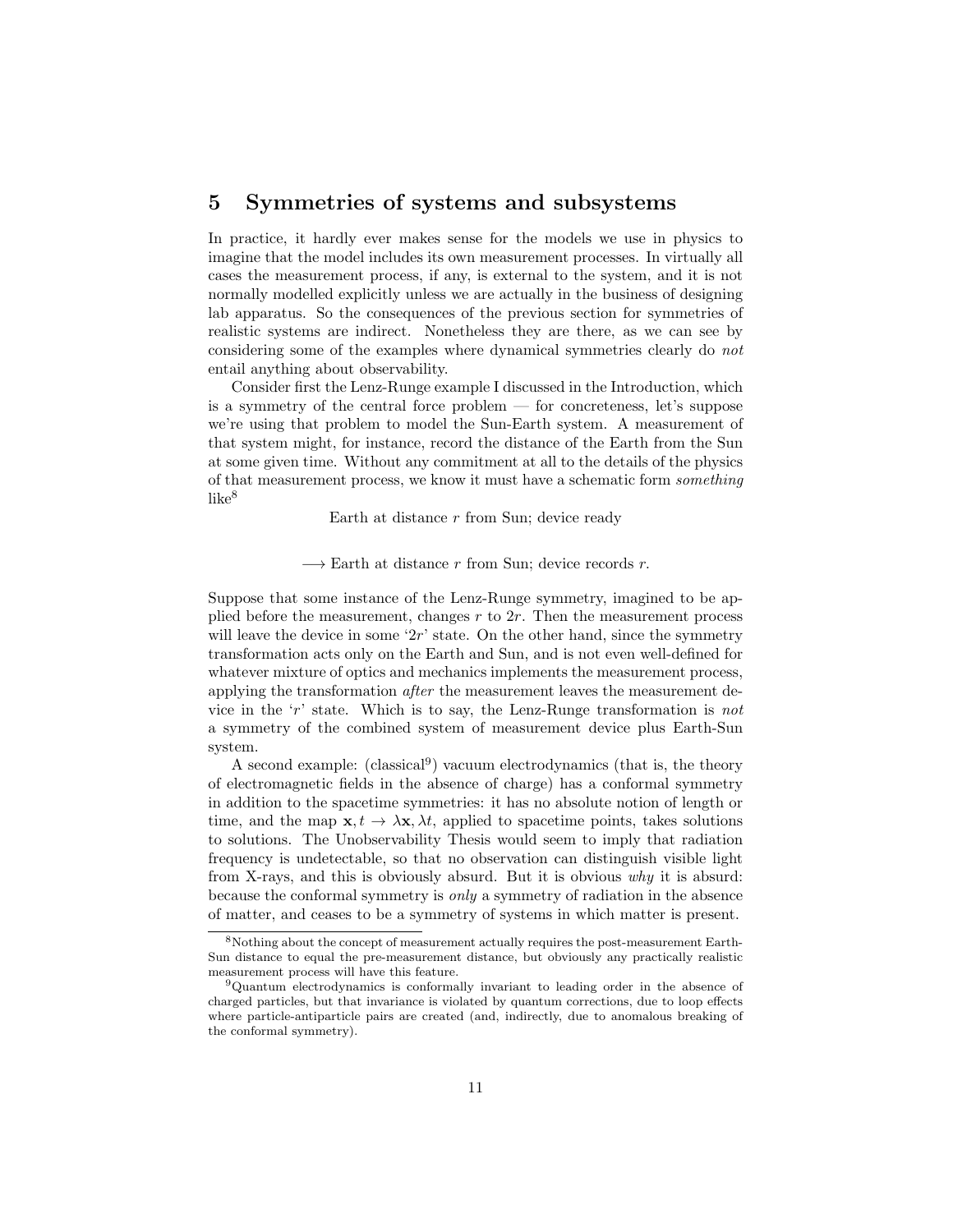Here is the general point: we have defined symmetries as transformations on the state spaces of isolated systems: those systems have self-contained dynamics and symmetries preserve the solutions of those dynamics. But while there is a temptation in the foundational literature to regard such isolated systems as proposed models of the entire Universe,  $10$  in real physical practice the vast majority of 'isolated system' models are used to model certain subsystems of the Universe under the idealisation that (at least on certain timescales, at least to a certain degree of accuracy) they are dynamically independent of other systems. (The previous two examples illustrate this: the central force problem, and vacuum electrodynamics, are scientifically interesting because (respectively) one body's gravitational effect often dominates all others within a certain region, and because electromagnetic waves often exist for a time in regions with little matter present — not because of an abstract curiosity about distant possible worlds containing only two bodies, or containing no matter at all.)

So if an isolated system has a symmetry group  $\mathcal{G}$ , what happens to the symmetry when the assumption of isolation fails - for instance, when a measurement device interacts with the system? We can consider three substantively different possibilities. Firstly,  $G$  might be *subsystem-specific*: it has no extension to a symmetry of the combined system. This is the case for the Lenz-Runge symmetry of the central-force model: if we introduce another system (say, another planet passing close to the first, or a non-gravitational measurement device) then it doesn't really even make sense to ask how the Lenz-Runge symmetry affects this system, and even if we did come up with some arbitrary way of applying the transformation to the second planet, there is no reason at all to expect it to be a symmetry. The same applies to the conformal symmetries of vacuum electromagnetism.

Secondly, it might be that  $\mathcal G$  is also a dynamical symmetry of the second system, with action  $R_2$ , and that the combined action  $R_1 \times R_2$  makes  $\mathcal G$  into a dynamical symmetry of the combined system: in this case, the symmetry group is subsystem-global. For instance, if we consider our Newtonian system of N point particles to be a subsystem of a larger system of particles, then the boost, translation and rotation symmetries are subsystem-global: by performing them on the whole of the combined system we still take solutions to solutions, but this is not the case if we, say, translate only the particles in the original subsystem but leave untranslated the particles in the new system with which they are interacting. (More generally, global symmetries in the usual physics sense — for instance, the global  $U(1)$  symmetry of an ungauged complex scalar field — are subsystem-global.)

Thirdly, it might be that the action  $R_1 \times id$ , where G acts trivially on the second system, makes  $\mathcal G$  into a dynamical symmetry of the combined system. In this case, the symmetry group is subsystem-local. For instance, in the Newtonianparticle case, permutation symmetry is subsystem-local: a permutation of N identical particles is a symmetry whether or not those N particles are interact-

<sup>10</sup>In Wallace (2019a) I call this the 'Cosmological Assumption', and critique it more thoroughly.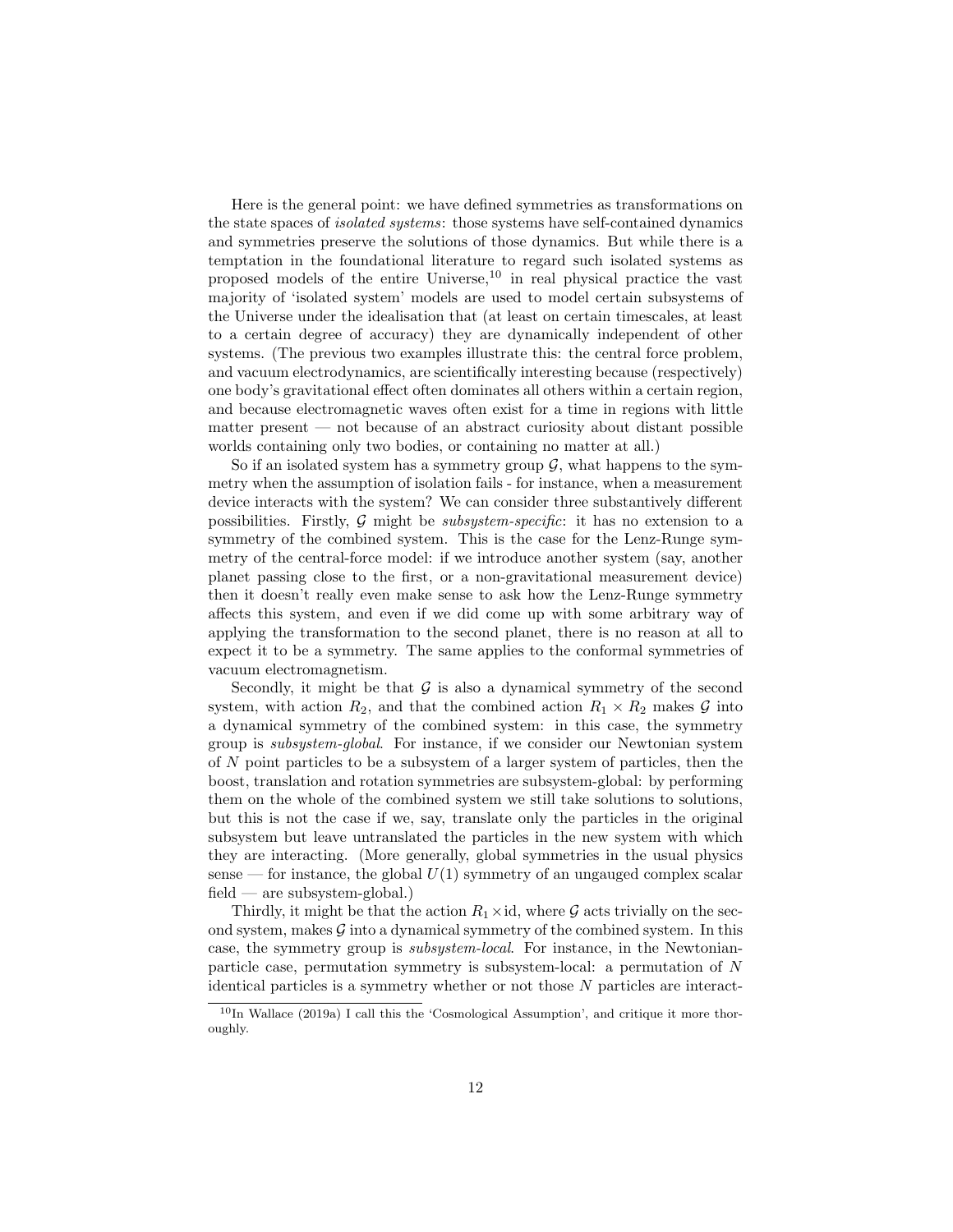ing with other particles. (For a more advanced example (cf Wallace (2019b)) in gauge theory the group of gauge transformations which vanish at the boundary of a given system is subsystem-local.)

In this third case, it will often be the case that  $G$  also acts on the second system as a subsystem-local symmetry. In this case the combined symmetry group of the total system will be  $\mathcal{G} \times \mathcal{G}$ :  $\mathcal{G}$  can be applied, independently, to either system.

More complicated cases can occur, where different symmetries have different extendibility properties. Taking the second system as fixed, we can categorise individual symmetries as follows:

- g is extendible if there is a dynamical symmetry  $\tilde{g}$  of the combined system which has the form  $\tilde{g} = g \times g'$ , i.e. which has a well-defined restriction to the original system that is equal to g.
- If extendible, g is subsystem-local if it has an extension  $\tilde{g} = g \times id$ .

It is clear that the extendible symmetries form a group  $\mathcal{G}_{ext} \subset \mathcal{G}$ , and the subsystem-local symmetries form a subgroup  $\mathcal{G}_{loc} \subset \mathcal{G}_{ext}$  of that group. We can then define the subsystem-global symmetry group as the quotient group  $\mathcal{G}_{gl} = \mathcal{G}_{ext}/\mathcal{G}_{loc}$ ; elements of  $\mathcal{G}_{gl}$  are equivalence classes of symmetries that differ by a subsystem-local symmetry, so that their action on the system is defined only up to a subsystem-local transformation. (In principle, this decomposition might be different when the system is coupled to a different system; in practice this does not normally occur, and for expository convenience I will usually ignore this subtlety.)

It should be clear that an inextendible symmetry has no implications at all for whether symmetry-variant quantities can be observed: by definition, as soon as an additional system is coupled to the original system, the symmetry is lost. By contrast, subsystem-local and subsystem-global symmetries have strong implications for what can and cannot be measured. For in both of these cases, by incorporating system and measurement device into a larger system, we can apply our previous results about measurements internal to a system.

Consider first the case of a subsystem-global symmetry. Using our orbit notation, we can write the combined state of target system and measurement device as  $(0, g; O', g')$ , with O and O' being orbits in the target system state space and the measurement-device state space respectively. The action of a symmetry transformation  $h$  is then

$$
(O, g; O', g') \rightarrow (O, hg; O', hg'). \tag{11}
$$

Importantly, since the symmetry acts simultaneously on the two systems, the symmetry-invariant information about the combined system is not exhausted by O and O' but also includes the relational quantity  $g'^{-1}g$ . If we now prepare the measurement device in some fixed 'ready' state (so that both  $O'$  and  $g'$  are held fixed, independent of  $O$  and  $g$ ), then because this relational quantity covaries with the target system's variant quantity  $g$ , it is perfectly possible to measure  $g$ .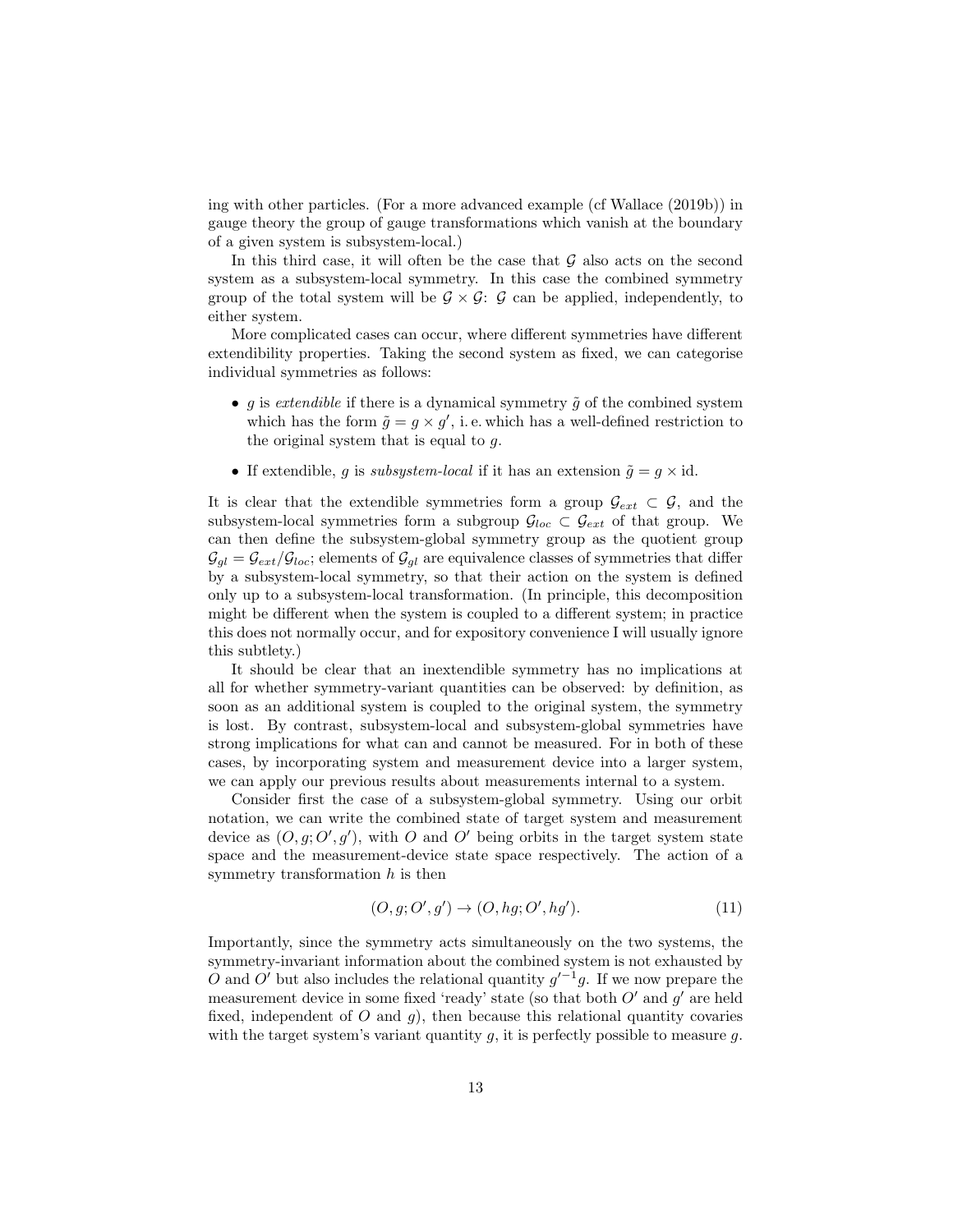In this sense, variant properties of a system can after all be measured. However, because the measurement proceeds *only* via the relational quantity  $g'^{-1}g$ , any such measurement is always reinterpretable as a measurement of that relational quantity. If the measurement device had instead been prepared in the alternative ready state  $(O', hg')$ , then the measurement process would be a measurement of  $h^{-1}g$  rather than of  $g$  — and there would be no further measurement to be done that could determine whether it had been so prepared, because that pair of measurements would jointly consist of a measurement of a  $\mathcal{G}\text{-variant quantity}$ of the combined system from within that system, which we have seen to be impossible.

Being able to measure  $\mathcal{G}\text{-variant quantities}$  in even this thin sense might seem counterintuitive, but a little reflection shows that it fits our everyday and scientific practice. The speedometer of my car (which operates via interactions between my car and its environment) does indeed measure my car's velocity, in the sense that different velocities give rise to different measurements; the GPS on my phone measures my location in just the same sense. But in both cases, the measurement can equally be described as a measurement of a relative quantity (my car's velocity relative to the road; my location relative to selected coordinates on the Earth), and in neither case can the measurement determine the quantity independently of the equivalent quantity for the Earth.

(Note also that nothing in this analysis turns on whether the information about the system is encoded in the variant or the invariant degrees of freedom of the measurement device; in either case, we can establish a functional dependence on a g-variant quantity of the target system; in both cases, that functional dependence is reinterpretable as a functional dependence on an invariant relation between system and measurement device.)

What if the symmetry is subsystem-local? Then things are simpler: now the symmetry-invariant information about the combined system is exhausted by  $(0,0')$ , and (by our previous results) no measurement can determine either g or g'. So quantities variant under a subsystem-local symmetry are unobservable.

We can extend this to more complicated symmetry groups straightforwardly. Taking the symmetry group  $\mathcal G$  as fixed, a given physical quantity (formally: a given map from S to some other space X, such as  $\{0,1\}$  for properties or R for real-valued quantities) can be classified as

- *locally variant* if it is variant under the action of a subsystem-local element of  $\mathcal{G}$ :
- *globally variant* if it is invariant under the action of a subsystem-local subgroup of  $\mathcal{G}$ , but variant under the action of a subsystem-global element of  $\mathcal{G}$ :
- *invariant* if it is invariant under all extendible elements of  $G$ .

We have now established a fairly precise version of the Unobservability Thesis: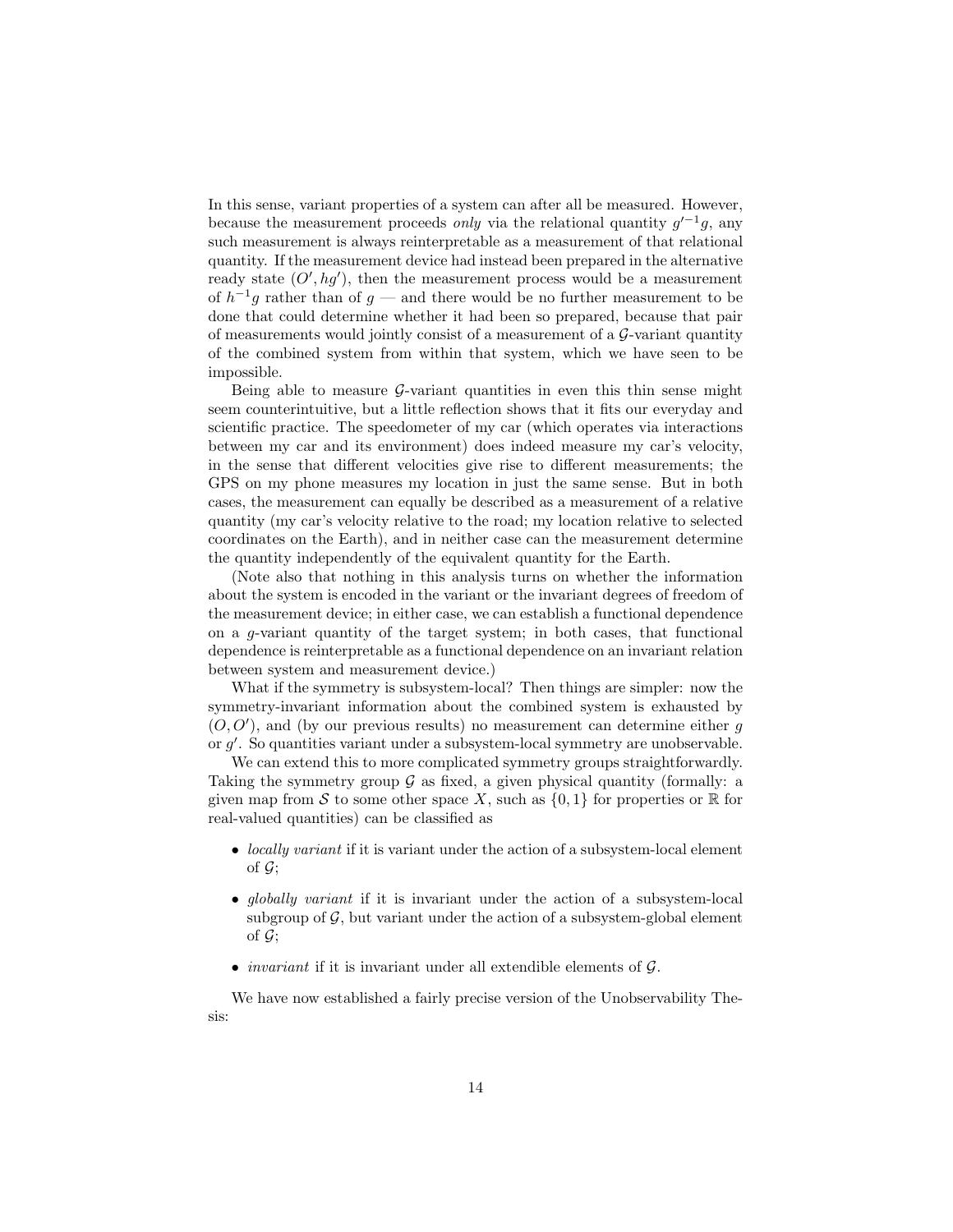- Invariant quantities are observable (or, at least, there is no symmetryinduced bar to observing them);
- Globally variant quantities are observable from a measurement device outside the system, but those observations are always reinterpretable as observations of an invariant relation between system and measurement device;
- Locally variant quantities are unobservable.

Applied to our core examples, we can see that variant spatial quantities like center-of-mass position, orientation, and center-of-mass velocity are observable, but only via processes reinterpretable as measurements of invariant spatial quantities; on the other hand, no measurement can distinguish two states that differ by a particle permutation. This is satisfactorily in accord with our pre-theoretic understanding in both cases.

I pause to make two observations. Firstly, our analysis does not assume that we know how to model a given measurement device. All it needs is the assumption that the measurement device, too, is bound by the symmetry. That assumption is fallible, of course  $-$  if we were to discover a set of physical processes that allowed us to probe a system but without conforming to some symmetry of the system, we could indeed measure symmetry-variant properties of that system (and not just in the thin sense discussed above). But this is an advantage of the analysis, not a weakness: it is indeed impossible to know infallibly whether a symmetry will turn out to be exact and universal, or just obeyed by some systems in some contexts, and the history of physics repeatedly displays examples of this. Consider parity, for instance: it is possible to measure the orientation of one system relative to another, but only a device governed by parity-violating interactions allows one to determine parity in a more absolute sense.<sup>11</sup>

Secondly, several recent authors (notably Roberts (2008), but see also Dasgupta (2016)) have noted that dynamical reasons prohibit us from encoding variant features of a system in its invariant features. But this generally has not been taken to resolve the question of unobservability, unless we make a supposedly question-begging assumption — after all, variant features can be encoded in other variant features. (Roberts, for instance, then appeals to anthropic features of the sort of beings we are to complete the story). My dynamical analysis shows that something more systematic can be said: for an isolated system there is in an important sense only one variant quantity (represented by  $q$  in my orbit-group notation) and it cannot be encoded in any way in any other independent quantity. It is true that if we have multiple systems, there are multiple independent quantities that are separately variant under the application of the symmetry to subsystems, but these quantities *can* be measured; it is just that the measurement is always reinterpretable as a measurement of an invariant relation between systems. For a collection of particles moving under Newtonian forces, for instance, the issue is not whether we can record the position of one

<sup>&</sup>lt;sup>11</sup>There remain subtleties in this case: see, e.g., Huggett (2000), Pooley (2003), and Saunders (2007) for more discussion.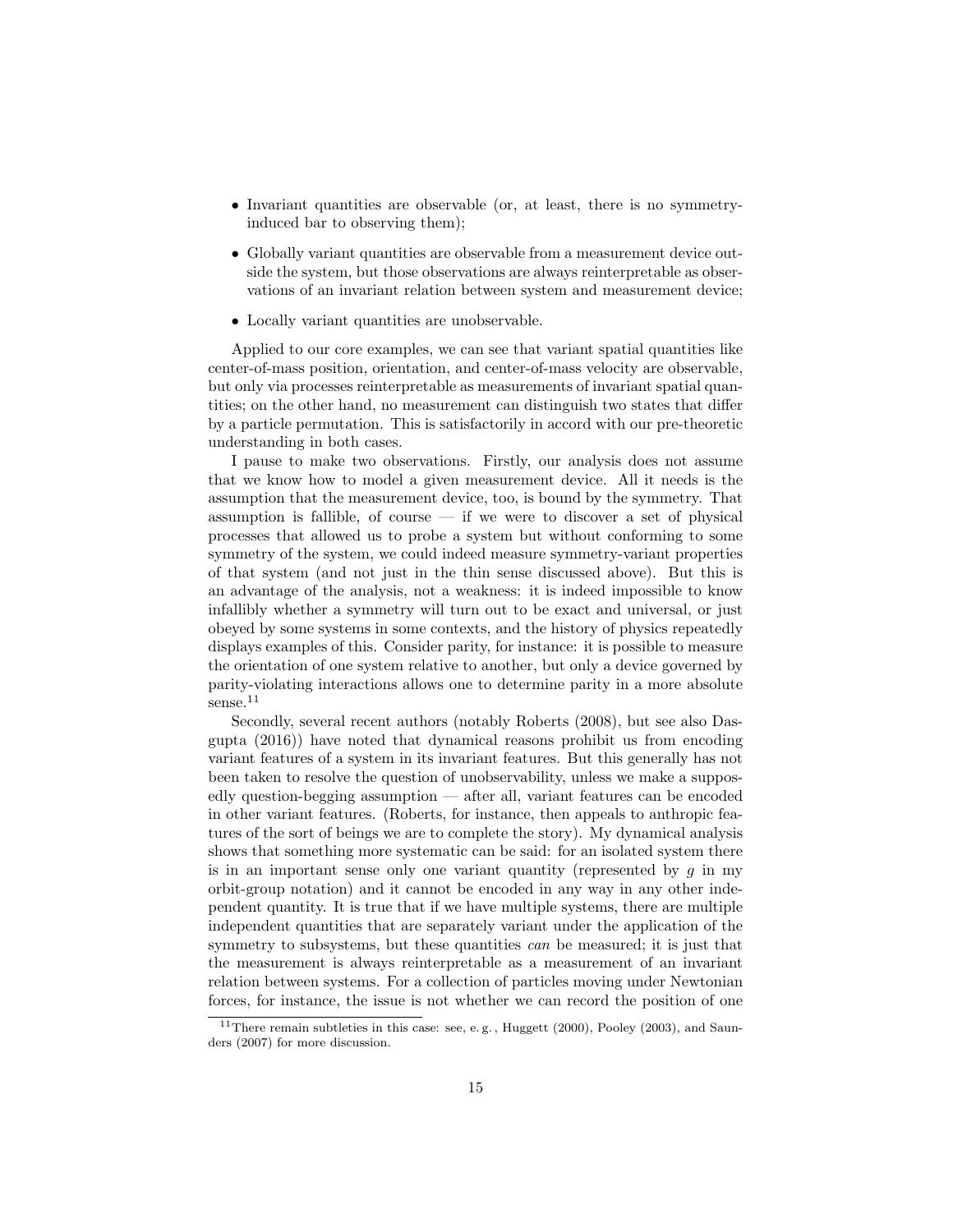particle in the position of another: indeed we can, and it is useful to do so. The issue is rather whether the center of mass position of the whole system can be recorded in any independent degree of freedom; as we have seen, no such recording process is physically possible.

## 6 Surplus structure and representational equivalence

We can now give a fairly strong argument in favor of the Surplus Structure thesis — which, recall, is that symmetry-variant structure (e.g., an absolute rest frame) is surplus. For we have seen that no measurement process can determine whether or not a symmetry transformation has been performed on the combined system of target plus measurement device. Since the definition of symmetry-variant structure is that it is variant under such a transformation, it follows that there is no process by which it can be detected: no process, for instance, that can determine whether or not a system is moving relative to absolute space as opposed to moving relative to another system.

As a corollary, symmetry-variant structure can have no dynamical consequences for structure which can be detected: if surplus structure influenced the dynamical evolution of detectable quantities, it would itself be detectable indirectly, and our highly abstract analysis of measurement would pick this up.

So: consider two formulations of a theory — one containing symmetryvariant structure, one with that structure excised. (Here as usual, by 'symmetry' I mean 'subsystem-extendible dynamical symmetry'.) The second has all the resources of the first as regards describing and predicting the phenomena, which is to say that the symmetry-variant structures have no scientific work to do. There are now well-known arguments for taking the excised theory as the better representation of the physics: Ockhamist reasons based on the elimination of useless structure; semantic reasons based on the lack of any mechanism by which we could describe what the variant structure represents; pragmatic reasons based on the folly of including something demonstrably scientifically redundant in a scientific theory.

(Møller-Nielsen (2017) resists these arguments on the grounds is that there might in fact not exist a reformulation of the theory which eliminates the structure, so that we are stuck with the 'surplus' structure as the cost of using the theory at all. (One might think, for instance, that to move from a Newtonian to a Galilean spacetime requires mathematical creativity, and is not a guaranteed possibility merely because Newtonian spacetime has symmetry-variant structure.) But I think this underestimates the powerful, general resources by which structure can be substracted from mathematical theories. For instance, in an extremely wide class of spacetime theories, methods dating back to Klein allow the automorphism group of the theory to be widened to include whatever spacetime symmetry one wishes (see Wallace (2019d) and references therein; see also Dewar (2019) for a general defense of the legitimacy of this approach.). In the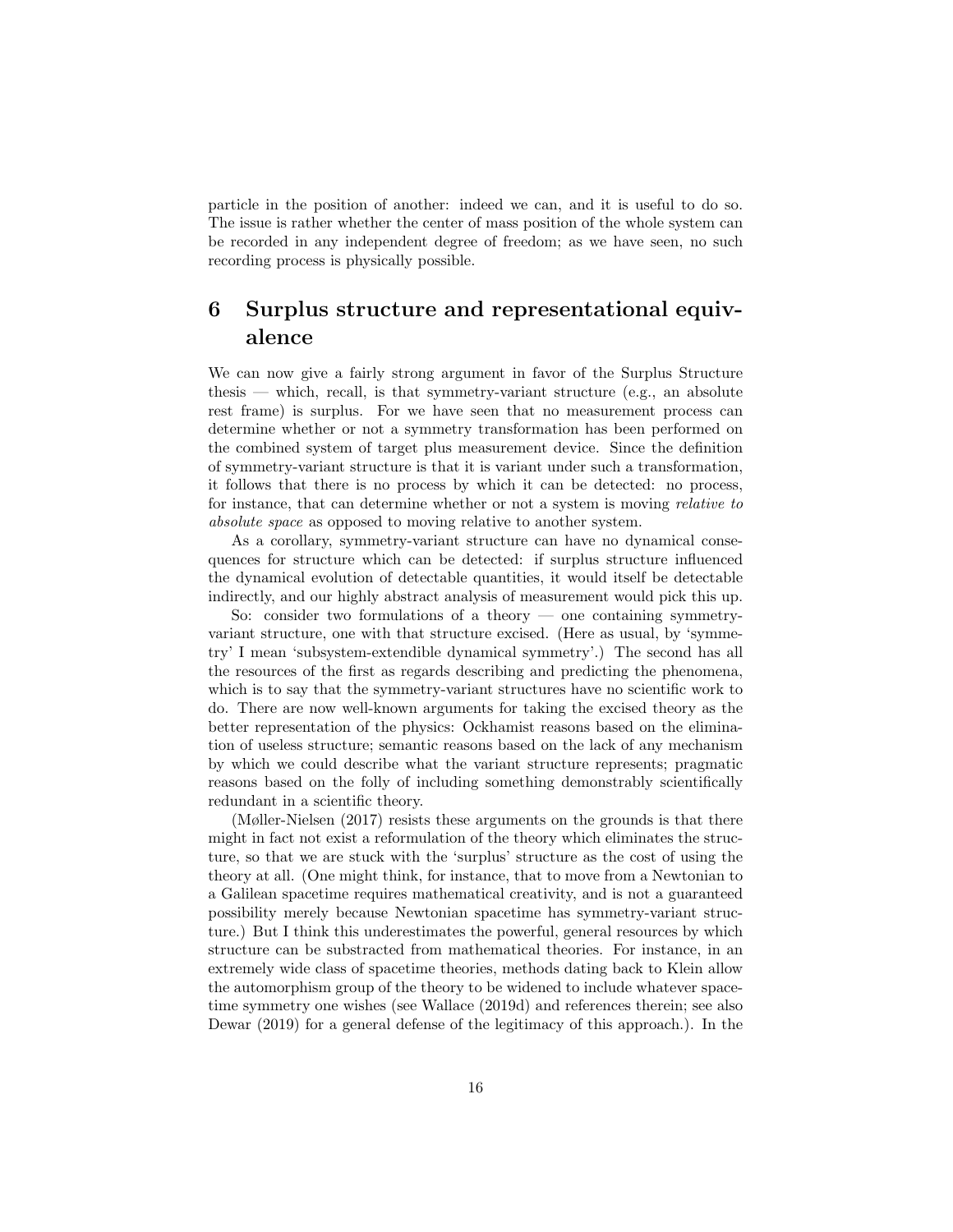admittedly very abstracted setting of category theory, a class of mathematical models can be understood as defined by the transformations between models, and removing symmetry-variant structure is as simple as enriching the class of transformations. (See, e.g., Weatherall  $(2016)$ ; note that this can be seen as a generalisation of the Kleinian method.) In any case, the concern is fairly theoretical: I am not aware of any theory in extant physics (even construing 'extant' fairly broadly) which does not have a well-understood reformulation in which dynamical symmetries and automorphisms coincide, even if one eschews Kleinian and categorical tricks and insists on a more purist conception of reformulation.<sup>12</sup>)

If the surplus-structure thesis is accepted on these grounds, the Representational Equivalence thesis follows fairly directly. Suppose  $M$  and  $M'$  are symmetry-related models. Insofar as they are not isomorphic (with respect to the notion of methematical isomorphism appropriate to the class of models from which they are drawn), this can only be because there is surplus structure. Once that structure is excised, symmetry-related models are guaranteed to be mathematically isomorphic. And since the means by which mathematical models represent the physical is entirely structural (we have no other way to make reference to mathematical objects, even assuming a background philosophy of mathematics in which that would make sense) one model is representationally adequate exactly insofar as the other is.

It is tempting to forge on to the Modal Equivalence thesis: if symmetryrelated models are representationally equivalent, how could a symmetry transformation represent anything other than a mere redescription? We will see this is far too quick, again for reasons that follow from the fact that physical theories are virtually always used to describe isolated systems in a larger universe, not the Universe as a whole.

### 7 Modal equivalence and the intrinsic/extrinsic distinction

Does a symmetry transformation, applied to a system, bring about a different possibility? The most common way to understand that question (see, e. g. , Belot (2018)) is as a thesis about the entire Universe: if we apply a symmetry transformation to a model of the Universe as a whole, does that bring about a new possibility? Understood that way, it seems a rather abstract question, turning as much on one's general theory of modality as anything else: conventionalists about modality, for instance (like Belot) could argue that this is partly

 $12$ The nearest I know to a counter-example (which lies well outside 'extant physics') occurs in supersymmetry, a theorised extension to current quantum field theory: standard  $\mathcal{N}=1$ ' supersymmetry has a reformulation on 'superspace' which is analogous to the reformulation of special relativity on Minkowski spacetime, but the superspace move does not appear to be available for so-called 'extended' supersymmetry. The issue has not been extensively explored; see Wess and Bagger (1983) and references therein for general features of supersymmetry, and Menon (2018) for some preliminary philosophical considerations.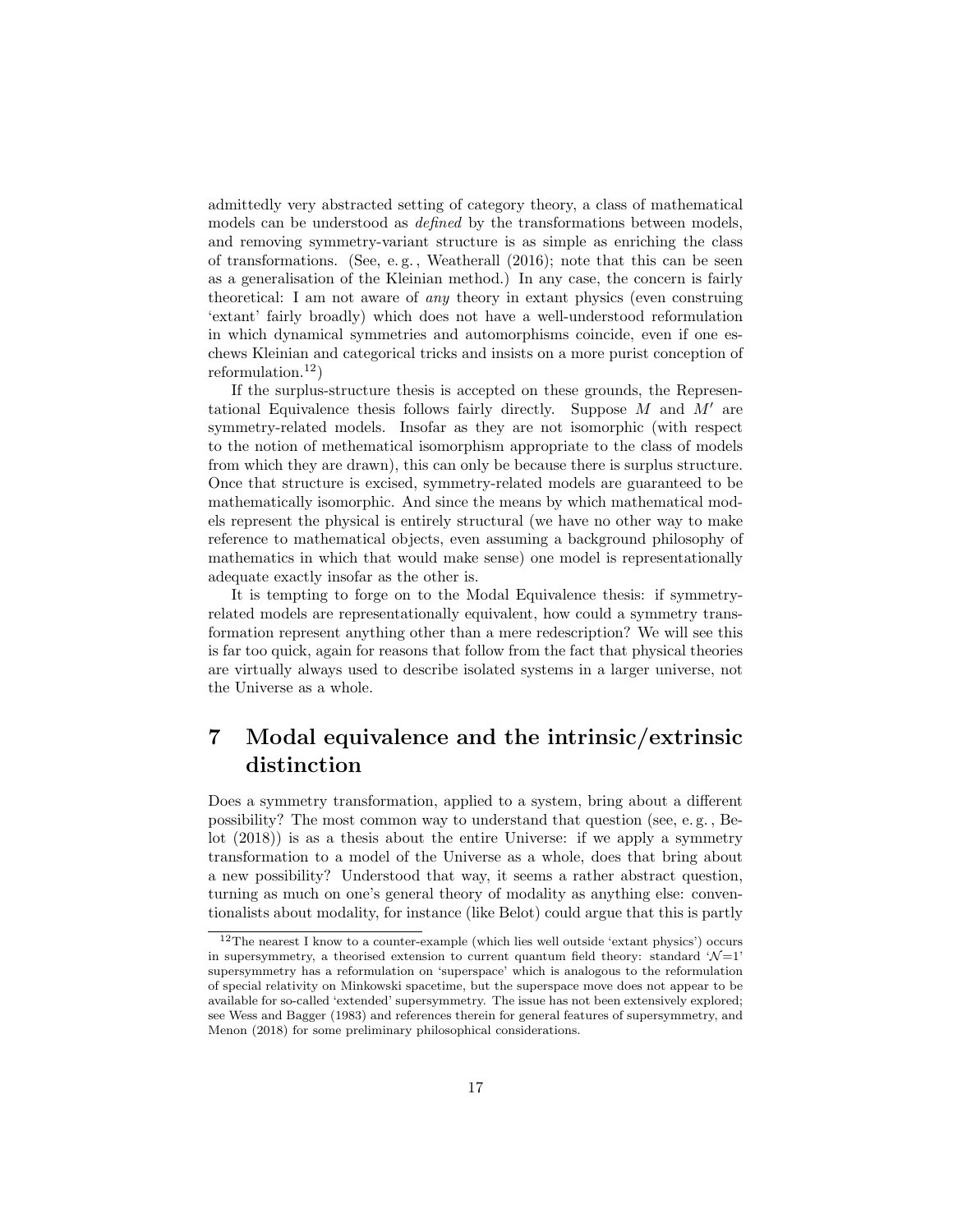a sociological point, to be answered by looking at the way physicists actually in fact use the concept. But in accordance with the themes of this paper, I wish to answer it more locally, and more naturalistically, by considering symmetry transformations on isolated subsystems of a larger universe. In this case (which is, in any case, the actual context in which physicists use the concept), if the symmetry transformation is subsystem-global then the answer is quite straightforwardly yes. In the notation of the previous sections, if the first system has state  $(O, g)$  and the symmetry is h, the transformed system has state  $(O, hg)$ . Given any second system with state  $(O', g')$ , the result of the symmetry is to transform the invariant quantity  $g^{-1}g'$  to  $hg^{-1}g'$  — and this transformation is directly observable, and so clearly indicates that we are dealing with a new possibility.

How is this to be reconciled with the Representational Equivalence Thesis? As an illustration, consider our standard particle-mechanics example, and consider two systems (say, with  $N$  and  $M$  particles). Mathematically speaking, an instantaneous configuration of the first system is an ordered set of N points in Euclidean space  $E$ ; an instantaneous configuration of the second is an ordered set of M points in another copy  $E'$  of Euclidean space. To compare the two systems (to check, for instance, whether they are sufficiently spatially separated that we can treat them as isolated) we need to identify E and  $E'-$  that is, specify an isomorphism between them — and there is no preferred or canonical way to do so. So given configurations  $q, q'$  of the systems separately, we have not been given enough information to describe their joint configuration: that requires, in addition, a representational convention as to how points in the two configuration spaces are to be compared. Such a convention is inevitably required whenever we combine subsystems into a joint system. (In practice, the convention is often given by a choice of coordinate systems, and/or of reference frames, in the two subsystems.)

Prior to stipulating any such convention, there is no sense in which  $(q, q')$ specifies a different joint configuration from  $(R(g)q, q')$ , since q and  $R(g)q$  are representationally equivalent. Given a choice of representational convention, though, it is clear that applying the symmetry transformation to one system gives rise to a different total configuration (and that this is true independent of what the actual representational convention is). So: symmetry-related configurations can be understood as representing different possible configurations if we hold fixed the choice of representational convention.<sup>13</sup>

Introducing some metaphysical terminology: we have established, in effect, that the intrinsic properties of a system are invariant under symmetry transformations of that system: these properties do not depend on relations with any other systems and so representational equivalence entails equivalence of intrinsic properties. A subsystem-global transformation brings about a change in a system's extrinsic properties. And this in turn gives some insight into what we are actually saying, physically, about a system when we establish that a certain transformation is a symmetry: we are identifying the fact that some properties

<sup>13</sup>Thanks to Oliver Pooley for this observation.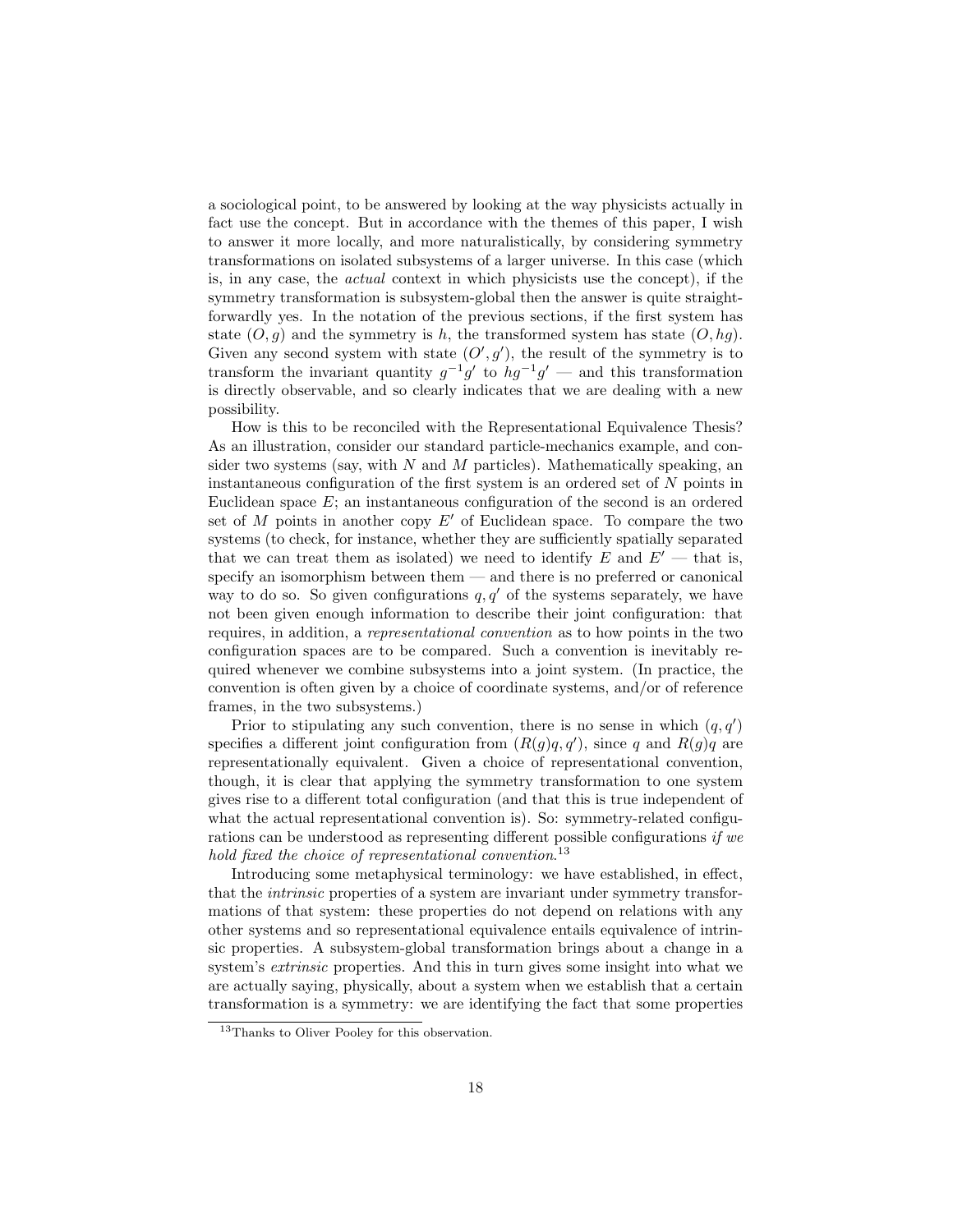of the system are extrinsic properties. The relativity principle, for instance, can be understood physically as telling us that velocity is an extrinsic property of any system. (The idea that symmetries leave intrinsic properties unchanged is far from new, and is often taken as *definitional* of a symmetry: see, e.g., (Healey 2009).)

Although I have carried out this analysis at the level of configurations, it applies mutatis mutandis at the level of states or entire histories of the system (with the caveat in the latter case that dynamically possible histories of subsystems can only be combined into dynamically possible histories of the combined system insofar as the subsystems are non-interacting).

What if the symmetry-transformation is subsystem-local? In this case, the transformation can be extended to a symmetry transformation which acts trivially on any other systems — which is to say that the symmetry transformation leaves invariant the intrinsic features not just of the system being transformed but of any larger system within which that system is embedded, up to the entire Universe, in principle. This seems to suggest that subsystem-local transformations bring about no physical change in a subsystem, and that features of the system that are variant under a subsystem-local symmetry do not represent physical features of that system.

As long as we are working at the level of histories, this seems correct: at any rate, it is difficult to see what naturalistic work is being done by a notion of modality that treats histories related by a subsystem-local symmetry as physically distinct, and it is unclear how to understand the possibility of a representational convention for the Universe as a whole which could allow us to reconcile modal inequivalence with representational equivalence. (In metaphysical terms, any new possibility would be purely haeccistic.) But matters are much subtler if we consider applying the transformation at the level of configurations (or, mutatis mutandis, states): at that level, there is a different kind of modal question we can ask for which subsystem-local transformations do real physical work. Namely: given that at time t the system has configuration  $q_0$ , and given two configurations  $q, R(q)q$  related by a symmetry transformation, do these represent different configurations that the system can evolve into, or redescriptions of the same configuration?

Here too the intrinsic/extrinsic distinction is useful. The intrinsic features of a configuration are the symmetry-invariant features; symmetry-variant features might be understandable as extrinsic features dependent on the relation with configurations of other systems, or as dependent on the relation with configurations of the same system at different times. If two particles are in circular orbits around one another, for instance, the intrinsic features of the system are time-invariant, but we can understand the system as changing either in the sense that its orientation relative to other systems is changing, or in the sense that its orientation at one time is different from its orientation at another.

We can get further insight into this by returning to the orbit/group analysis, this time applied to configurations. Given a group  $\mathcal G$  of dynamical configuration symmetries, we can represent a configuration as a pair  $(o, q)$  where now o is an orbit in configuration space (here again we suppose that we pick a representive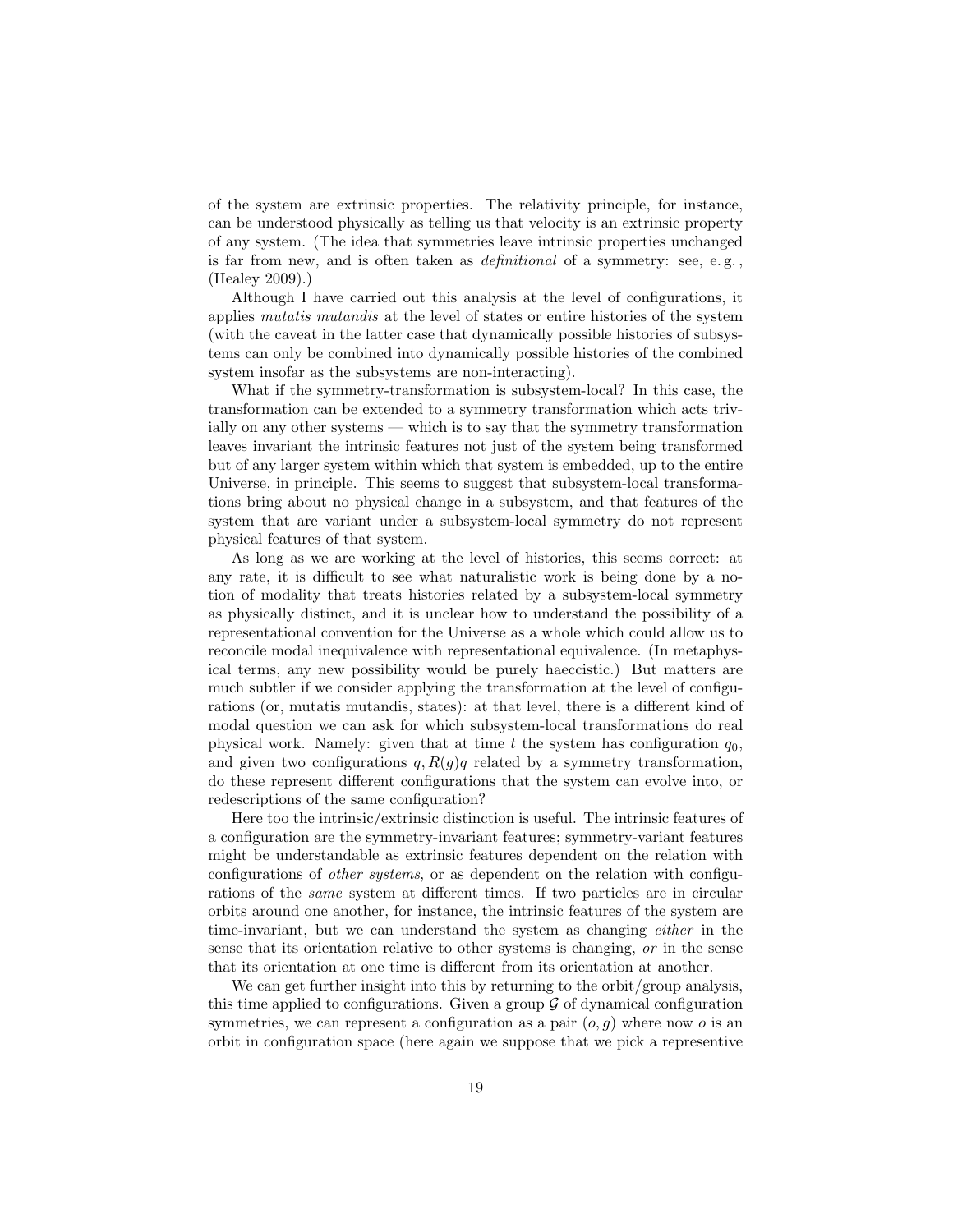point  $q(o)$  in each orbit o, so that any point can be written as  $qq(o)$  for some  $(o, g)$ ). A point in *state* space can then be represented as  $(o, g; \dot{o}, \dot{g})$ , but this representation does not fully separate variant from invariant features of the state, because the quantity  $g^{-1}\dot{g}$  is invariant under the group action.<sup>14</sup> The quantity  $\xi = g^{-1}\dot{g}$  is called the *body velocity* in the physics literature, and can be understood physically as representing the rate of change of the system's variant features not as measured by an external observer, but as measured by a reference frame embedded in the system itself.

An orbit in the state space is represented by a triple  $(o, \dot{o}, \xi)$ , comprising the intrinsic features of the system's configuration, the rate of change of those intrinsic features, and the body velocity. In this notation (and continuing to assume deterministic dynamics), section 4's dynamical analysis can be rewritten as

$$
\ddot{o}(t) = \mathcal{F}_O(o(t), \dot{o}(t), \xi(t); g(t); t) \tag{12}
$$

$$
\dot{\xi}(t) = \mathcal{F}_G(o(t), \dot{o}(t), \xi(t); g(t); t)
$$
\n(13)

$$
\dot{g}(t) = g(t)\xi(t) \tag{14}
$$

for some functions  $\mathcal{F}_O$ ,  $\mathcal{F}_G$ . (In the physics literature this is known as *dynami*cal reduction, or sometimes as Marsden-Weinstein reduction; see Marsden and Ratiu (1999) and references therein for details.)

Returning to the case of relations between configurations at different times, notice that once we have solved the equations of motion for the intrinsic degrees of freedom, we can go on to solve (14) to determine  $q(t)$ : that solution will have the form  $g(t) = h(t)g(0)$  where  $h(t)$  depends only on the intrinsic features between times 0 and t.  $h(t)$  gives a dynamically determined relation between  $g(0)$  and  $g(t)$ ; given  $g(0)$  and this relation,  $g(t)$  is fixed for any other time. So the extrinsic features of the system at any time can be read off from the intrinsic features of the system's history and the extrinsic features at any one other time — just as the extrinsic features of a subsystem can be read off from the intrinsic features of the system and the extrinsic features of any other subsystem. Let's call extrinsic features of this kind temporally extrinsic, as distinct from the subsystem-extrinsic features that arise from considering a system's relation to other systems.

(If the symmetry is discrete rather than continuous – as in the case of permutation symmetry — the analysis goes slightly differently, because now  $\dot{q}$  is not meaningful. The configuration space can still be decomposed into orbits, but the pairs  $(o, \dot{o})$  fully describe orbits in state space and there is no body velocity. But it remains the case that given a solution to the intrinsic dynamics, we can determine some group element  $h(t)$  such that if  $g(0)$  represents the system's variant features at time 0,  $q(t) = h(t)q(0)$  represents them at time t.)

Should we regard temporally extrinsic features of a system's state as physically meaningful? — or, put another way, are two states that differ only with

<sup>&</sup>lt;sup>14</sup>Technical note: strictly  $\dot{g}$  is a point in the tangent space over g, and  $g^{-1}\dot{g}$  is the left translation of that point back to the tangent space over e.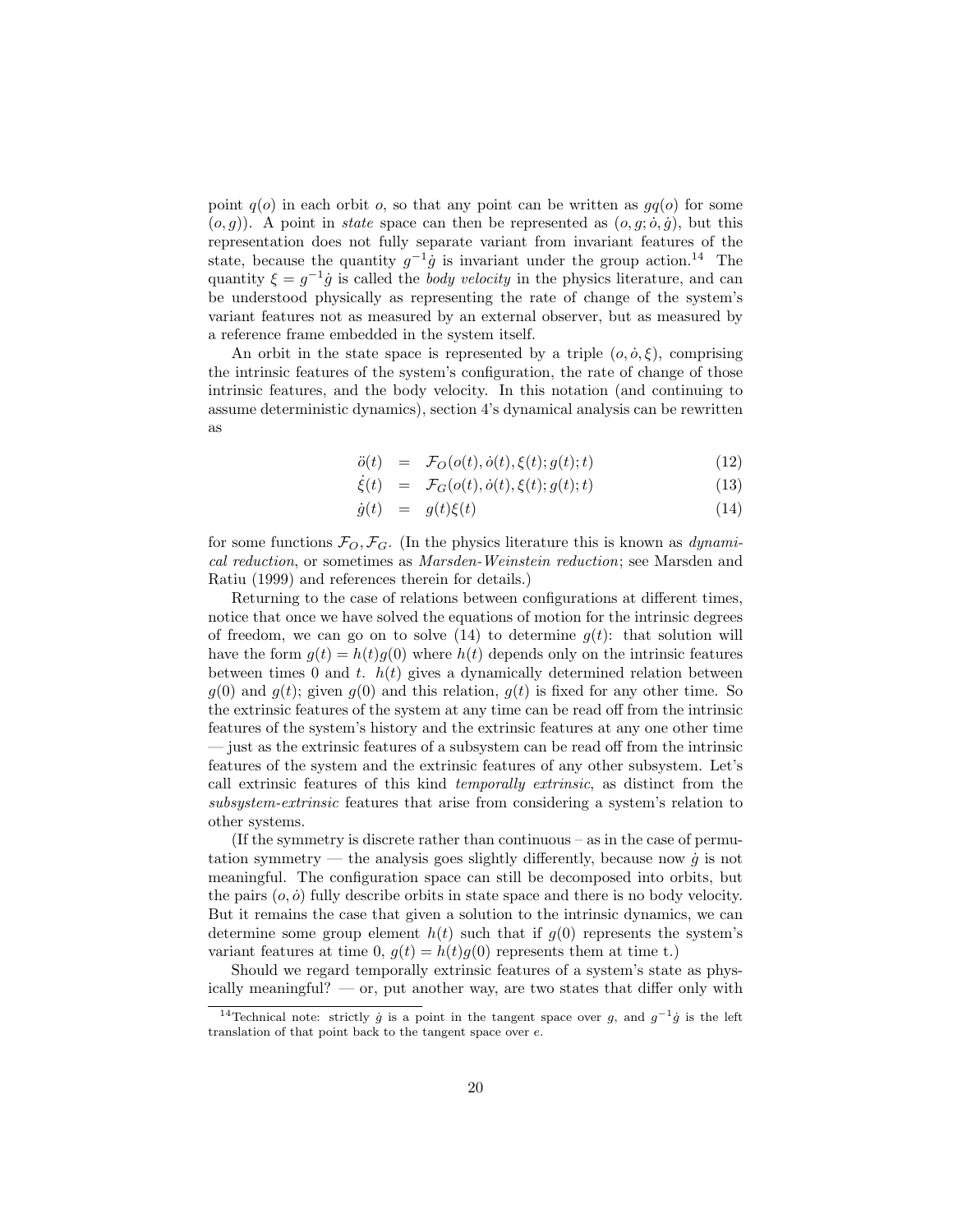respect to their temporally extrinsic features different representations of the same state, or representations of different possible states? The question is moot as long as we are considering subsystem-global symmetries, because in that case, any temporally extrinsic feature is also subsystem-extrinsic. But it is significant when we consider subsystem-local symmetries. For instance, given a particle permutation  $\pi$ , consider configuration-space trajectories  $q(t)$  and  $q'(t)$  where for some  $t_0$  we have  $q(t_0) = q'(t_0)$ , and for some  $t_1, q'(t_1) = \pi q(t_1)$ . In this case, there will be no symmetry relating the two trajectories, and we can meaningfully regard  $q'(t_1)$  and  $q(t_1)$  as extrinsically different even though intrinsically identical.

Should we then regard  $\pi q$  and q as *different* possible configurations? The question seems largely conventional: it is, after all, up to us how we define configuration space (or phase space). If we want to quotient out configuration space (which amounts to working with unordered N-tuples of points in Euclidean space) we can do that, albeit at the cost of making the topology a bit awkward; if we want to continue working with the unquotiented configuration space, so that points in the space represent temporally extrinsic as well as intrinsic features of configurations, we can do that too. The modal facts are in any case unambiguous at the level of entire histories, so I find it difficult to see any way of making this a matter of convention-independent fact. (We will see in section 10 that the case for this apparent conventionality is sharpened in quantum theory.)

To summarise our results so far:

If  $G$  is a group of non-extendible dynamical symmetries then no conclusions about observational, representational, or modal equivalence follow from the symmetry.

If  $\mathcal G$  is a group of extendible dynamical symmetries then

- G-variant features of a system are unobservable from within that system.
- As a corollary, G-variant mathematical structure in a theory is surplus and symmetry-related structures are representationally equivalent.

If in addition  $\mathcal G$  is a group of subsystem-global dynamical symmetries then

- G-variant features of a system can be measured from outside that system, but any such measurement can be reinterpreted as a measurement of a G-invariant relation between system and measurement device.
- A symmetry transformation leaves the intrinsic features of a system invariant but changes its system-extrinsic features.
- Symmetry transformations bring about new possibilities.

If instead  $\mathcal G$  is a group of subsystem-local dynamical symmetries then

• G-variant features of a system are unobservable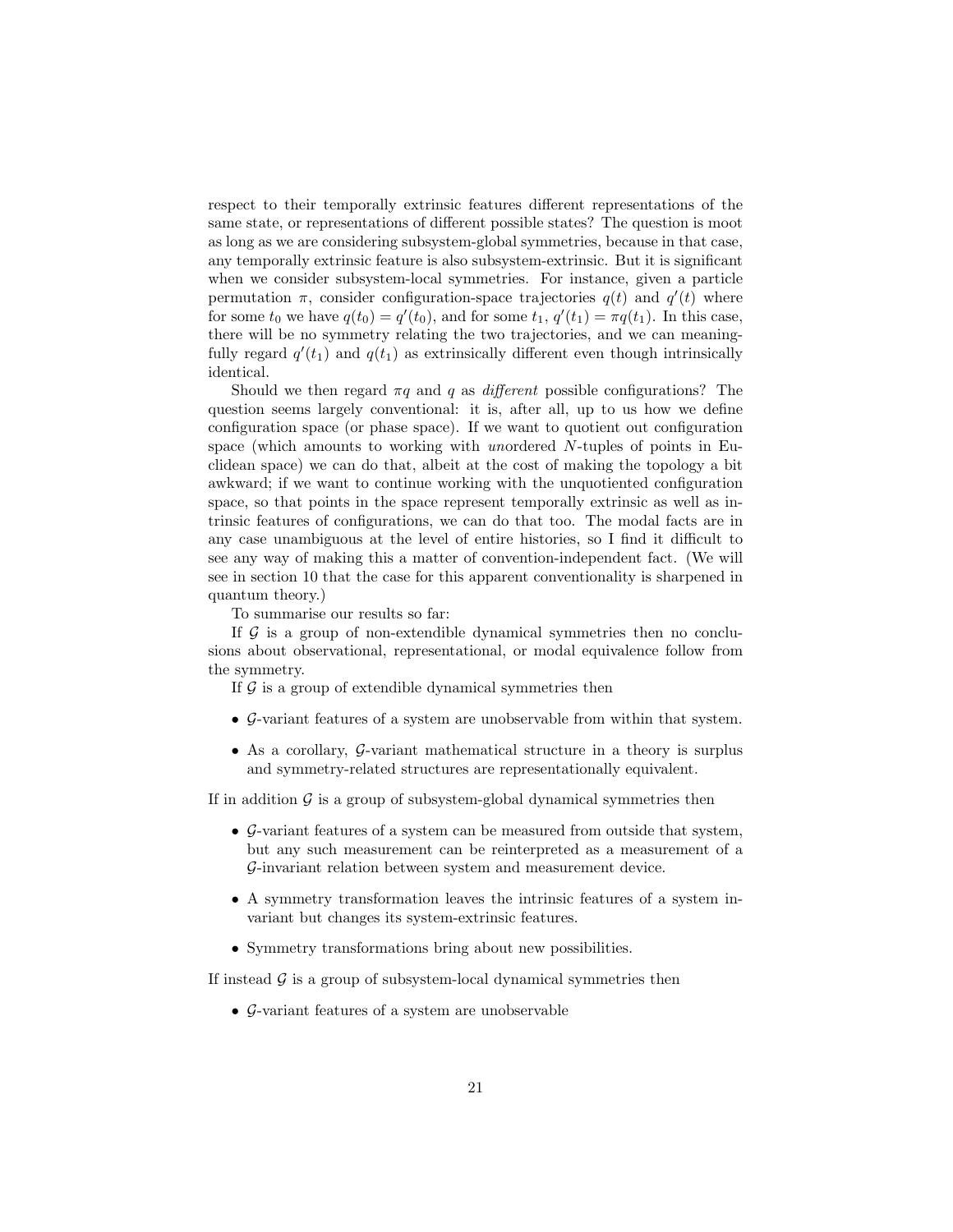- A symmetry transformation of an entire system (at all times) does not bring about a new possibility, and does not change any physical features of the system.
- A symmetry transformation of a system's state at a given time changes the temporally extrinsic features of the system (while leaving its intrinsic features unchanged); it appears to be conventional whether symmetryrelated states represent different possibilities.

In the case where G contains a system-local subgroup  $\mathcal{G}_{loc}$ , so that we can define the system-global symmetry group as  $\mathcal{G}_{ql} = \mathcal{G}/\mathcal{G}_{loc}$ , and define its action on the system uniquely up to a system-local symmetry:

- $\mathcal{G}_{loc}$ -variant features of a system are unobservable; features that are  $\mathcal{G}_{loc}$ invariant but variant under a subsystem-global symmetry can be measured from outside that system, but any such measurement can be reinterpreted as a measurement of a  $\mathcal{G}\text{-invariant relation between system and measure-}$ ment device.
- A system-local symmetry transformation of an entire system (at all times) does not bring about a new possibility, and does not change any physical features of the system; a system-global symmetry transformation (defined only up to a system-local symmetry) changes its system-extrinsic features but not its intrinsic features.

In the remainder of the paper I consider some applications of this framework: firstly to the relation between symmetries and conserved quantities established by Noether's theorem, then to the more technically-advanced cases of timedependent and quantum-mechanical symmetries, and finally to cosmology. The technical level of the next four sections is significantly higher than for the rest of the paper; they can be skipped on first reading without loss of continuity.

### 8 Symmetries and conserved quantities

Noether's theorem, and its various generalisations, famously associate a conserved quantity with each dynamical symmetry (more precisely, with each dynamical symmetry satisfying further formal constraints, such as preserving the action, or the symplectic or Hilbert-space structure). At first sight, this feature of symmetries has little to do with the considerations of this paper: Noether's theorem is an entirely formal result, and does not depend on the interpretative features of symmetries I have been considering. That is: Noether's theorem will assign a conserved quantity to any symmetries with the right formal properties, whether they are extendible or inextendible, subsystem-local or subsystem-local. There is, for instance, a perfectly well-defined conserved quantity — the Lenz-Runge vector, or LR vector— associated with the Lenz-Runge symmetry of the inverse-square central-force problem. (See Belot (2013) and references therein for details and further discussion.)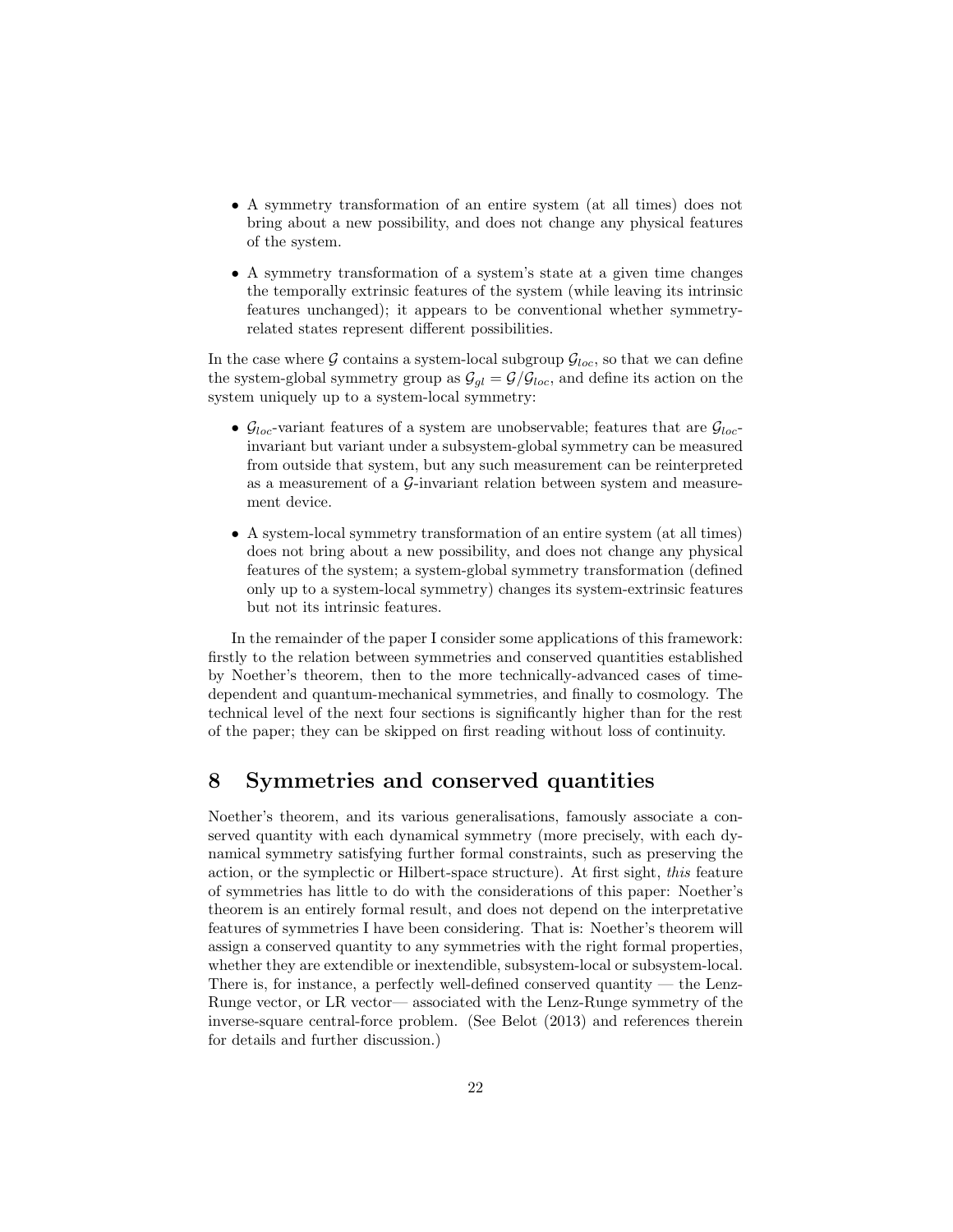But this is too quick. While conserved quantities like the LR vector are of genuine physical use (the LR vector provides a helpful explanation of the degeneracy of the hydrogen atom, for instance) the full power of symmetry-based conservation laws emerges only for subsystem-global symmetry groups, when a system with a symmetry can be broken down into isolated subsystems each of which separately obeys the symmetry in the idealization of perfect isolation.

Consider, for instance, the collision problem in mechanics: two systems, initially distant from one another, interact and then separate again. Long before the interaction, each system separately has rotations and spacetime translations as symmetries, and so each system separately has conserved energy and linear and angular momentum. Long after the interaction, the same is true, but during the interaction, these quantities are either undefined, or at any rate non-conserved, for each system. But the combined system comprised by the two systems also has translations and rotations as symmetries (because these are extendible symmetries of the individual systems) and so the total system has energy, linear momentum, and angular momentum, and each are conserved throughout the interaction. Furthermore, long before and long after the interaction, the conserved quantity for the combined system is just the sum of that quantity for each system separately: the energy of a system of non-interacting subsystems is just the sum of the energies of those subsystems, for instance. And so we get the conservation law

- Sum of conserved quantities before systems interact
- = Sum of conserved quantities after systems interact

This will hold in generality for any conserved quantities associated with a subsystem-global symmetry group (for obviously reasons, quantities like this are sometimes called additive conserved quantities, especially in the context of the WAY theorem, discussed in section 10 below). It does not even rely on the decomposition into subsystems being the same before and after those subsystems interact (consider, for instance, particle-physics collisions in which particles are created or annihilated, or the collision that is conjectured<sup>15</sup> to have formed Earth and Moon from two planetoids in the early Solar system). It is, I think, the primary context in which conservation laws are applied in physics. And it is not a consequence of Noether's theorem alone: it relies additionally on the fact that the symmetry associated to the conserved quantity is subsystem-global. It holds only trivially for subsystem-local symmetries, since then the conserved quantities can be associated separately to each subsystem and remain exactly conserved even while the subsystems are interacting. And it does not hold at all for inextendible symmetries. Given two mutually isolated subsystems both governed by an inverse-square central force law, for instance, formally there is a conserved quantity equal to the sum of the two systems' LR vectors, but it is conserved only derivatively on the separate LR vectors being conserved (any weighted sum of the two LR vectors would likewise be conserved) and there is no reason to suppose that, should the two systems interact and then sepa-

 $15$ See, e.g., Canup (2012) and references therein.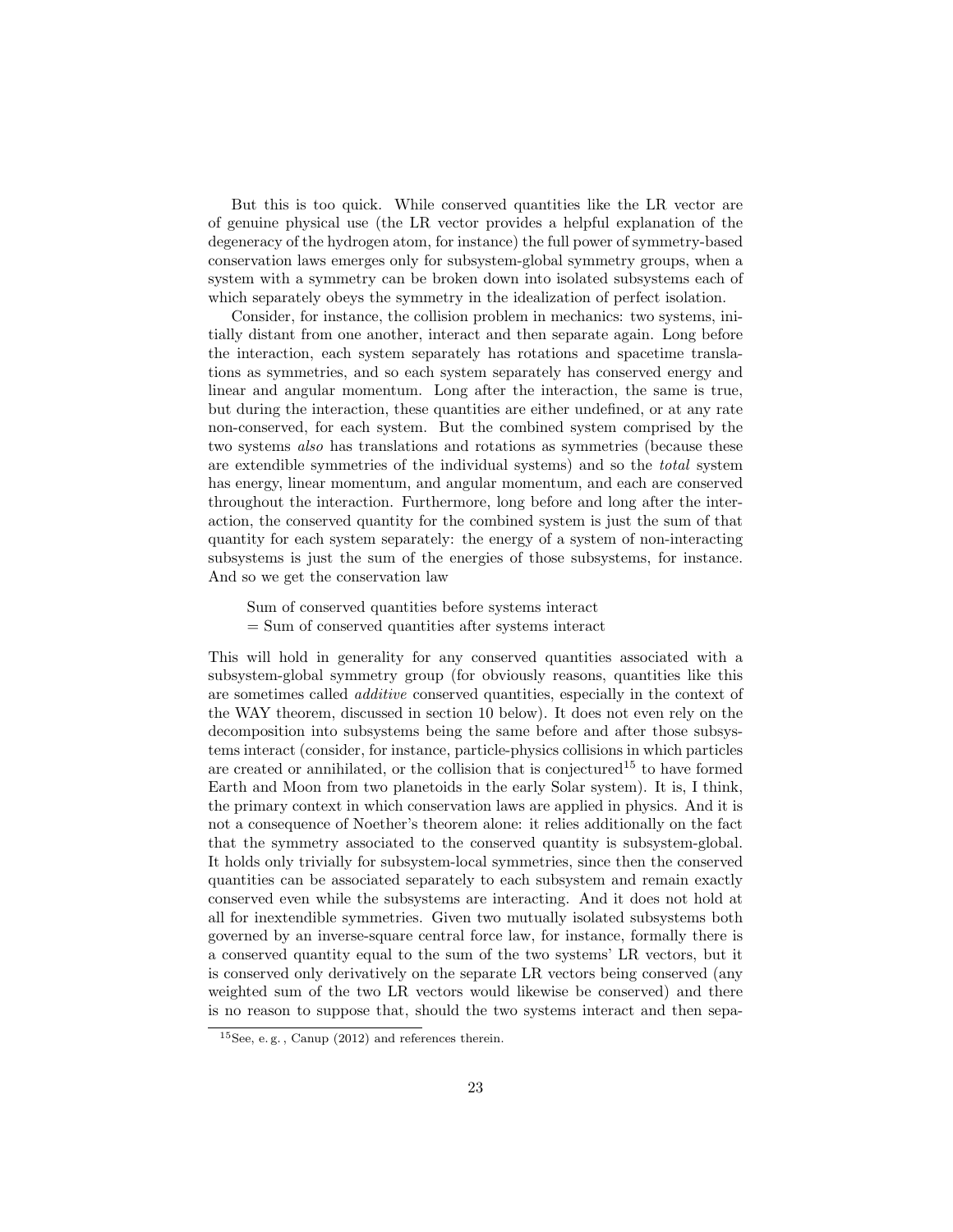rate, the sum of the post-interaction LR vectors would equal the sum of the pre-interaction LR vectors.

### 9 Time-dependent symmetries

Recall our original definition of a dynamical symmetry, expressed with respect to the configuration-space formulation of classical mechanics: it is specified by a group G and an action R of G on the configuration space Q, such that  $R(q)q(t)$ is a dynamically possible history iff  $q(t)$  is. A time-dependent symmetry is again specified by a group and action, but now we require that for any smooth path  $g(t)$  in G itself,  $R(g(t))g(t)$  is dynamically possible iff  $g(t)$  is. Or put more colloquially : if the symmetry is time-dependent then we can apply it independently at different times, subject only to the requirement that the symmetry group applied changes smoothly with time. We will assume for the moment that all elements of  $\mathcal G$  are *small*: which is to say, each element is connected by a smooth path to the identity e. (The significance of this requirement will emerge shortly).

If a symmetry is time-dependent, it follows that the dynamics for the theory is (formally) indeterministic. For suppose that  $g(t) = e$  for  $t < t_0$  but  $g(t) \neq e$ thereafter. Then if  $q(t)$  is a dynamically permissible trajectory, so is  $R(g(t))q(t)$ — but these two histories are identical up to time  $t_0$  but diverge afterwards. As such, insofar as the theory's dynamics are specified by a differential equation, that equation must admit multiple solutions.

(For an elementary discussion of time-dependent symmetries, with examples and references, see Wallace (2003).)

The notions of extendibility of symmetries, and of subsystem-local and subsystem-global symmetries, generalise straightforwardly to the time-dependent case. Generalising our analysis of measurement to indeterministic symmetries is a little delicate since there is no unique equation of motion, but a natural extension is to say that one system measures another if the set of possible postmeasurement values of the measuring-device state is functionally dependent on the pre-measurement value of the target-system state. Then our previous results again generalise: subsystem-global symmetries are measurable, subsystem-local symmetries are not.

In practice, subsystem-locality and time dependence are closely related: to the best of my knowledge, there are no physically relevant examples of a timedependent, subsystem-global symmetry group.<sup>16</sup> (The reason, in a nutshell, is relativity, which forces transformations of the same system at different times to be closely related to transformations of different systems at the same time.) The interesting case is time-dependent, subsystem-local symmetry.

Our previous analysis showed that state quantities variant under a timeindependent symmetry could always be understood as extrinsic features of the state, representing symmetry-invariant relations either with other systems, or

<sup>&</sup>lt;sup>16</sup>The closest I know to examples are the variant theories of Newtonian mechanics developed by Barbour and Bertotti (1982) and Saunders (2013), but (for reasons I develop in more detail in Wallace (2019a)) neither can be interpreted as representing a subsystem of a larger system.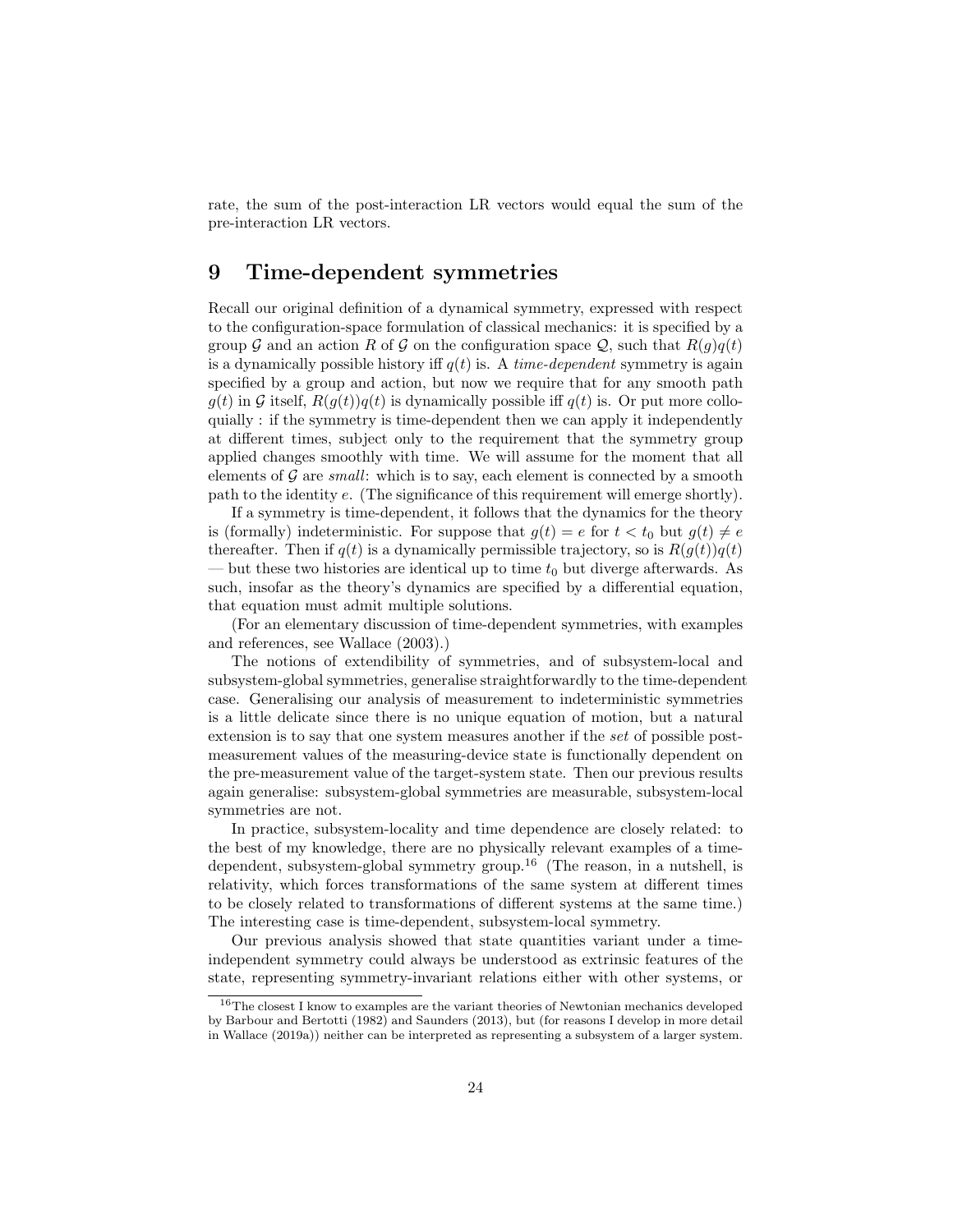with states of the same system at different times (with the latter being the only available possibility if the symmetry was subsystem-local). In general this understanding is not available for quantities variant under a time-dependent symmetry: given an arbitrary  $g_0 \in \mathcal{G}$ , and an arbitrary time t, we can find  $g(t)$  such that  $g(t_0) = g_0$ , and  $g(t) = e$  except for values of t within some arbitrarily short distance of  $t_0$ . So just as a subsystem-local transformation of a system can be extended to a transformation that equals the identity on any other given system, so a (small) time-dependent symmetry of a state can be extended to a transformation that equals the identity on any other given state. For this reason, we can usefully call elements of a small time-dependent symmetry-group time-local.

I have already argued that when a subsystem-local transformation is applied to an entire history, there is no good reason to regard that transformation as bringing about a new possibility. Since any time-local transformation of a state can be extended to a transformation of the entire history that equals the identity except in an arbitrarily small neigbhorhood of the state, it follows directly that time-local transformations of states also fail to give rise to new histories (and hence the formal indeterminism associated with these symmetries does not entail any physical indeterminism).

We can also understand this through dynamical reduction. Given a system with configuration-space history  $q(t) \simeq (o(t), q(t))$ , a time-dependent symmetry  $h(t)$  transforms it to  $(o(t), h(t)g(t))$  — which is to say that the symmetry-variant part of the system's history is completely unconstrained by the dynamics. As a consequence, we can consistently reduce the dynamics to a dynamics on the space of orbits, with some differential equation

$$
\ddot{o}(t) = \mathcal{F}(o(t), \dot{o}(t); t). \tag{15}
$$

(If symmetry is the only cause of indeterminism, this equation will be deterministic.) So the symmetry-variant properties of a system have no dynamical effect either on the symmetry-invariant properties, or even on the symmetry-variant properties at later times. They are, in the fullest sense, dynamically redundant.

The requirement for symmetries to be small is doing essential work here, as the above arguments have required us to construct smooth paths from  $e$  to whatever group element we were considering. They fail for large symmetries (those which cannot be so connected to the identity); two states variant under a large element of a time-dependent symmetry group are not time-local, and quantities variant under such symmetries (but invariant under the small part of the symmetry group) can be understood as time-extrinsic just as for time-independent symmetries. Important examples arise in non-Abelian gauge theories (I discuss them further in Wallace (2019b); see also Teh (2016)).

All of this has a gratifyingly direct fit in the constrained Hamiltonian formalism (cf Earman (2003), Teh (2016), and references therein). There, the phase-space dynamics is deterministic only up to small time-dependent symmetries, which are generated by the constraints; there, 'observables' are required to be invariant under such symmetries (but not necessarily under large elements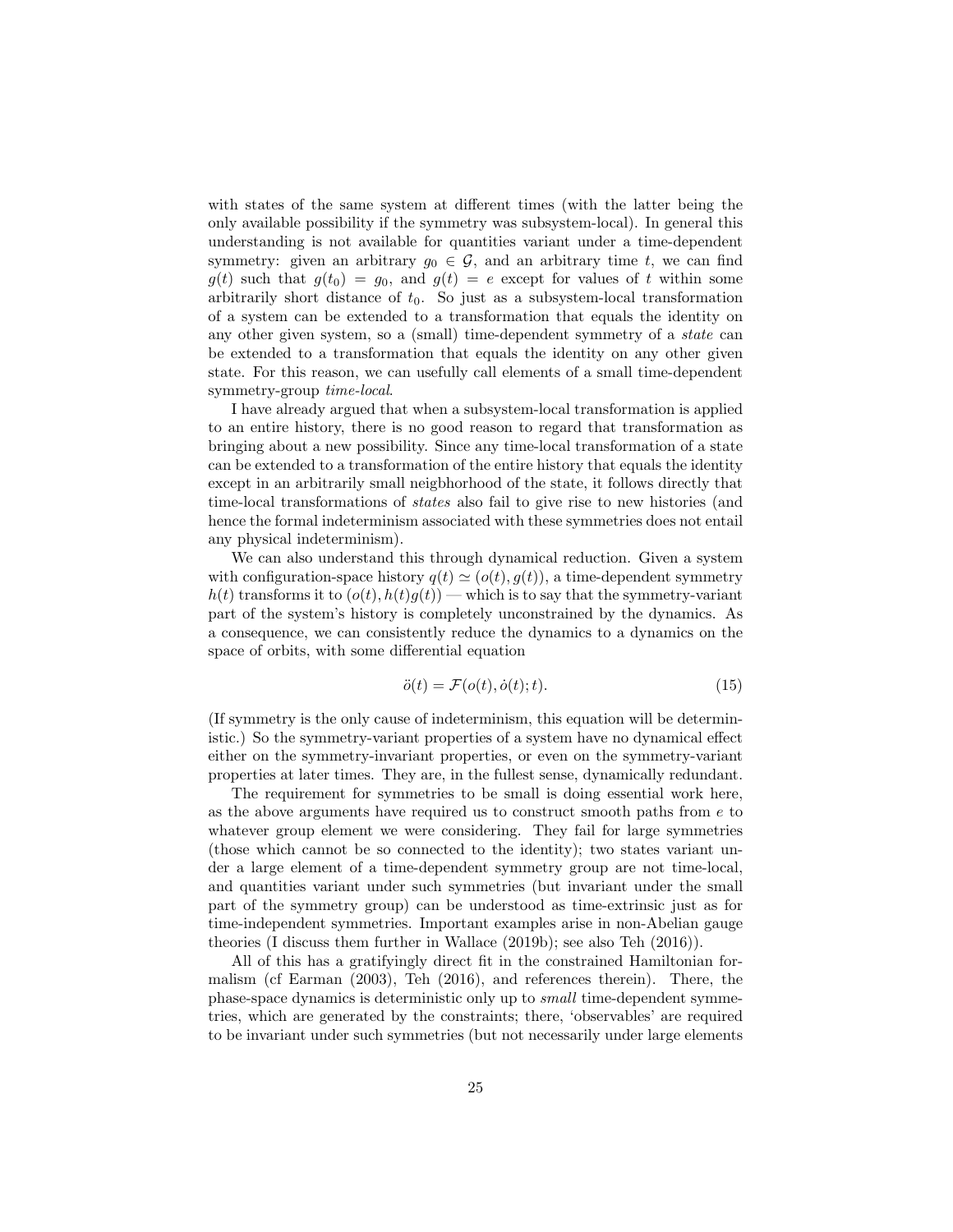of the symmetry group); there, phase-space points related by a small symmetry are normally interpreted as physically equivalent.

### 10 Symmetries in quantum theory

In the Hilbert-space formulation of quantum mechanics, a dynamical symmetry is a 1:1 transformation of Hilbert space which leaves all transition amplitudes invariant.<sup>17</sup> By Wigner's theorem, any such transformation must be a unitary or anti-unitary operator; writing it as  $\widehat{R}$ , the condition is that if  $\widehat{U}(t;t_0)$  is the time evolution operator for an isolated system which has  $\hat{R}$  as a dynamical symmetry, then  $\hat{R}$  commutes with  $\hat{U}(t;t_0)$ . (Any such transformation has the property that it maps solutions to solutions, but the converse is not true. In quantum theory, preserving solutions is too coarse a notion: we want to preserve the full structure of transition probabilities.)

A dynamical symmetry group is then a group  $G$  together with an action  $g \to R(g)$  of G by means of (anti-)unitary operators, such that each  $R(g)$  is a dynamical symmetry. The notions of an extendible symmetry, and of subsystemglobal versus subsystem-local symmetries, carry over mutatis mutandis.

The analysis of sections 4-5 was extremely abstract — so abstract that it can be carried directly over to quantum theory. So given an isolated quantum system with a symmetry, that symmetry is unmeasurable from within the system; there is no in-principle difficulty in measuring it from a different system, even if the symmetry is extendible, but that measurement will always be reinterpretable as a measurement of some relational quantity. There are, however, interesting subtleties that arise from the richer structure of quantum theory.

To explore further, note that if a measurement is of some quantity invariant under a symmetry, quantum-mechanically that means that the operator representing the measurement must be invariant under the adjoint action of the operator representing the symmetry. So given a symmetry group  $\mathcal G$  with action  $g \to \hat{R}(g)$  as above, any internally-measurable observable  $\hat{X}$  must satisfy

$$
\widehat{R}(g)\widehat{X}\widehat{R}^{-1}(g) = \widehat{X}
$$
\n(16)

for all  $g \in \mathcal{G}$ , and so given a quantum state  $\rho$ , the expectation value of that measurement satisfies

$$
\langle \widehat{X} \rangle_{\rho} \equiv \text{Tr}(\widehat{X}\rho) = \text{Tr}(\widehat{R}(g)\widehat{X}\widehat{R}^{-1}(g)\rho) = \text{Tr}(\widehat{X}\widehat{R}^{-1}(g)\rho \widehat{R}(g)) \tag{17}
$$

which is to say that  $\rho$  can be replaced by  $\hat{R}^{-1}(g)\rho \hat{R}(g)$  without affecting the result of any (internally) measurable quantity. If we now integrate over all such group actions, using the invariant Haar measure  $\mu_{\mathcal{G}}^{18}$  over  $\mathcal{G}$ , we can define

$$
\rho_{\mathcal{G}} = \int_{\mathcal{G}} d\mu_{\mathcal{G}} \,\widehat{R}^{-1}(g)\rho \widehat{R}(g) \tag{18}
$$

<sup>&</sup>lt;sup>17</sup>In fact, it suffices for the transition amplitudes to be invariant up to phase. Also, and as with the classical case, I simplify slightly by leaving out velocity boosts and time translation.

<sup>&</sup>lt;sup>18</sup>Strictly this is only defined for compact  $G$ , so these results need to be treated with some care if applied to non-compact groups such as translation.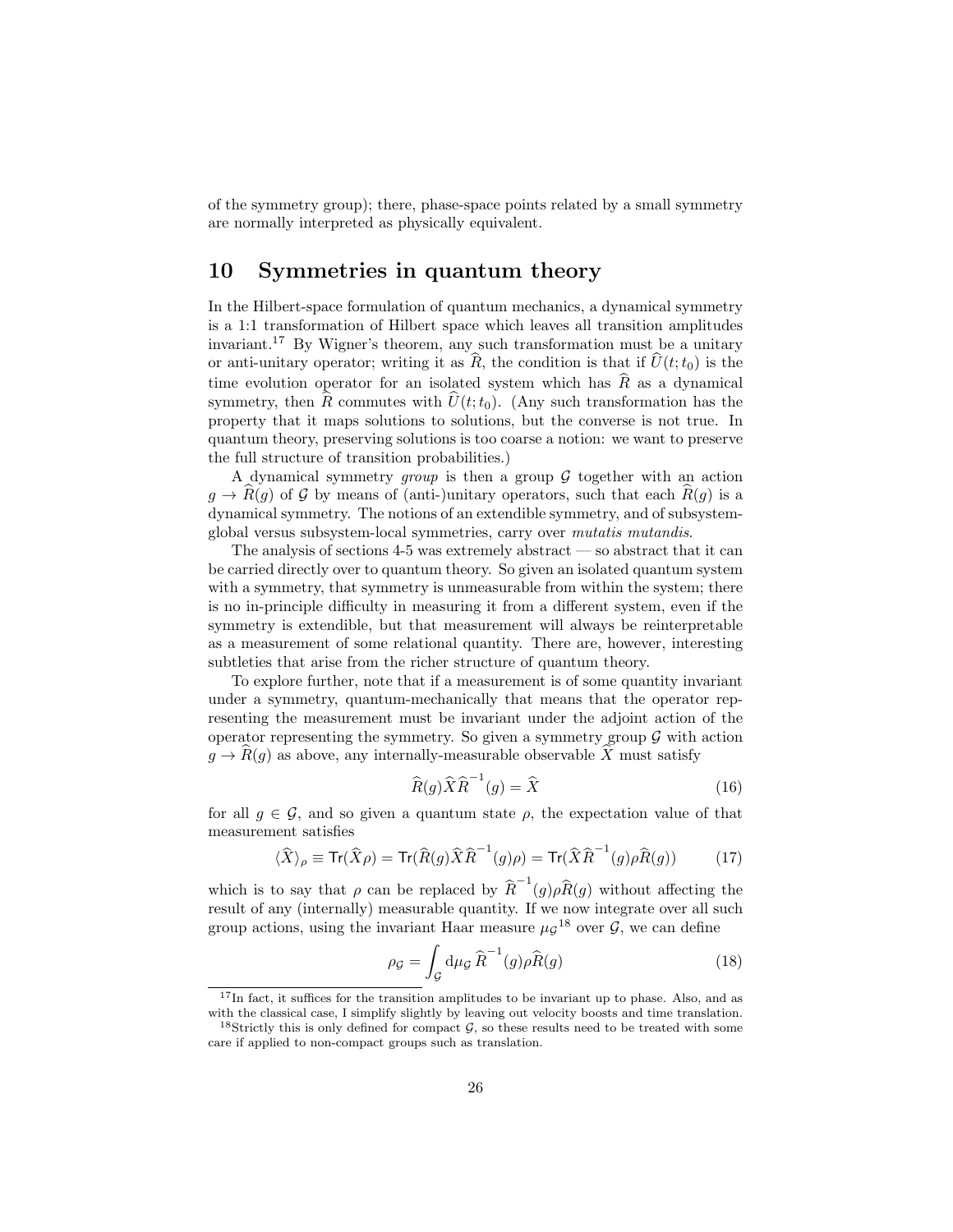which, following Bartlett, Rudolph, and Spekkens  $(2007)$ , we can call the  $\mathcal{G}$ twirl of  $\rho$ . Then any measurement of  $\rho$ , provided it is physically possible and performed within the system, is equivalent to the same measurement of  $\rho_G$ .

Now, recall that the action of a group on a Hilbert space can always be decomposed into *irreducible representations* (irreps), so that if  $R_I$  is the Ith irrep and acts on Hilbert space  $\mathcal{H}_I$ , the total Hilbert space can be decomposed as

$$
\mathcal{H} = \bigoplus_{I} \mathcal{K}_{I} \otimes \mathcal{H}_{I} \tag{19}
$$

with G acting trivially on each  $\mathcal{K}_I$ : that is, the overall group action is

$$
\widehat{R}(g) = \sum_{I} \mathrm{id}_{I}^{K} \otimes \widehat{R}_{I}(g) \tag{20}
$$

where  $\mathrm{id}_{I}^{K}$  denotes the identity on K.  $\rho_{\mathcal{G}}$  can be written in this notation as

$$
\rho_{\mathcal{G}} = \sum_{I} \rho_{I} \otimes \mathrm{id}_{I}^{\mathcal{H}} \tag{21}
$$

where  $\rho_I$  is a density operator on  $\mathcal{K}_I$  and now  $\mathrm{id}_I^{\mathcal{H}}$  is the identity on  $\mathcal{H}_I$ . As long as we confine ourselves to internally-performable measurements, then, the quantum state is empirically equivalent to a probabilistic mixture of states defined on the G-invariant spaces  $\mathcal{K}_I$ .

In other language, all of this is to say (i) that as far as internal measurements are concerned, symmetries effectively define superselection rules, and (ii) that within each superselection sector the quantum state is represented for all empirical purposes by one of the invariant states  $\rho_I$ .

As long as we are considering subsystem-global symmetries, this analysis has largely practical consequences: it tells us that when analysing a measurement, we can treat the symmetry as superselected with respect to the combined system of target system plus measurement device, which interestingly constrains what measurements are possible. A very early result in this field, the WAY theorem (named for Wigner (1952) and Araki and Yanase (1960); see Busch and Loveridge (2013) and references therein for modern presentations) established that no completely sharp measurement of a quantity was possible unless it commuted with all additive conserved quantities, and showed that the degree of accuracy that could be obtained by an unsharp measurement depended on the initial degree of asymmetry of the measurement device. More recent work (see Bartlett, Rudolph, and Spekkens (2007) and references therein) has quantified this result and developed it into a general resource theory of measurements, where the resource is the initial asymmetry. (Note the crucial role of the assumption that the conserved quantity is *additive*, which relies on the symmetry being subsystem-global — cf section 8.)

The consequences are more dramatic for a subsystem-local symmetry, for then our analysis entails that a superselection rule with respect to that symmetry effectively applies to any system even as regards measurements made outside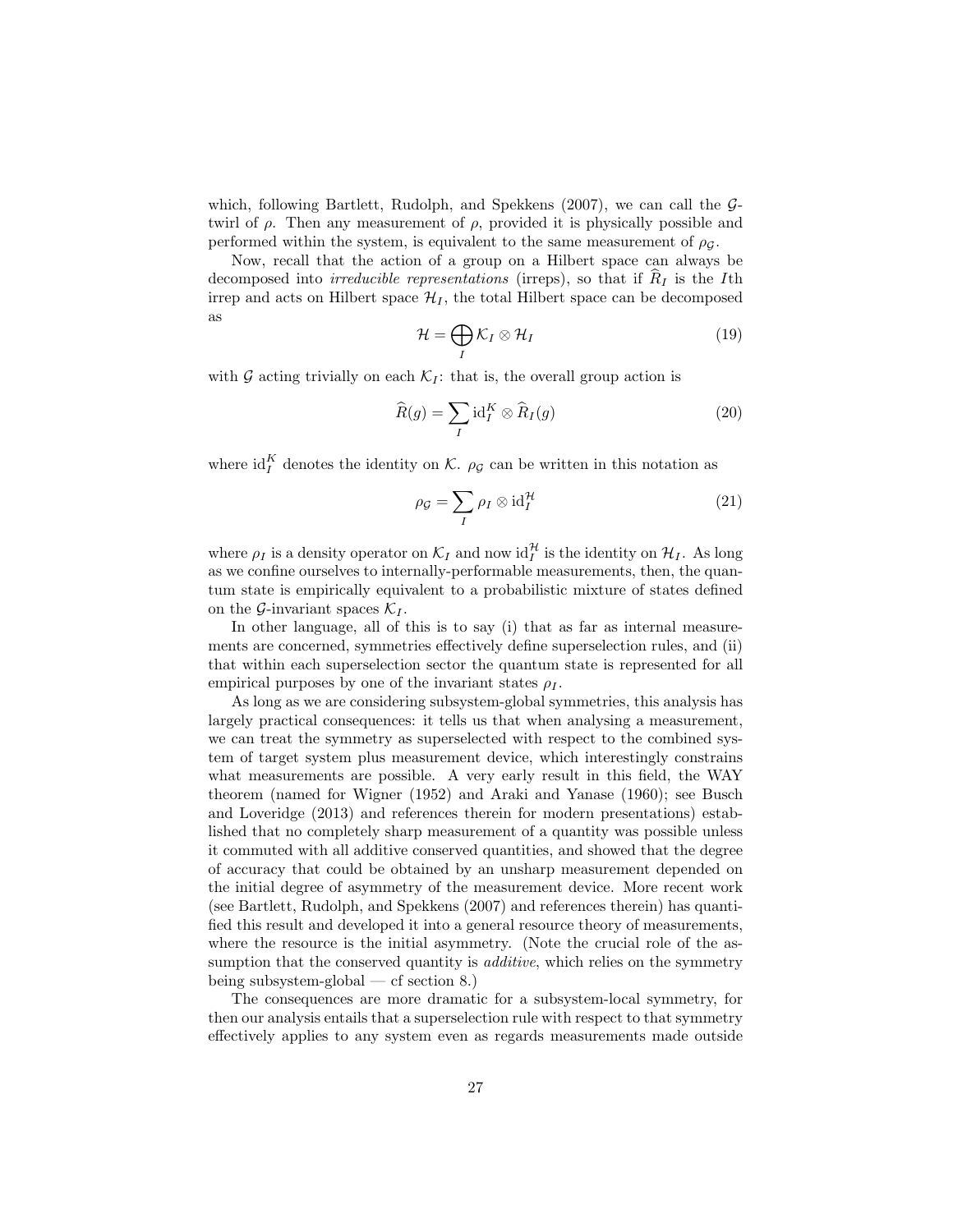the system. Consider permutation symmetry, for instance: no measurement, including from outside the system, can distinguish the quantum state of  $N$ identical particles from the state obtained by  $\mathcal{G}\text{-twirling}$  that state. So the system's state is empirically equivalent to a probabilistic mixture of states each of which transforms under some irrep of the permutation group  $-$  and which, furthermore, is invariant under the action of that irrep. At this point, normal physics practice would be to say that the actual system is in one or other irrep, and the probability distribution over them represents our ignorance of the actual irrep. In the case of permutation, the completely symmetric and completely asymmetric irreps represent, respectively, bosonic and fermionic statistics; the higher-dimensional, mixed-symmetry irreps represent parastatistics.

In light of these results, let us return to the discussion of section 5 on the redundancy of subsystem-local symmetries. There I argued that it seems to be largely conventional whether we quotient the state space of a system by a subsystem-local symmetry: it depends whether we want the state space to represent the extrinsic relation between states at different times which differ by the action of the symmetry, or just to represent the intrinsic properties at each time. In quantum theory, quotienting amounts to replacing the Hilbert space of the system with the direct sum of the invariant  $\mathcal{K}_I$ , with the additional stipulation that coherent superpositions of states in different subsystems have no physical meaning: put another way, the actual Hilbert space of the quotiented system is one of the  $\mathcal{K}_I$ . But given our superselection results, this is really just the question of whether to take the state to be  $\rho_I$  or  $\rho_I \otimes id_I^{\mathcal{H}}$ . Even a fairly modest structuralism in our metaphysics will make this a distinction without a difference. (In the specific case of permutation symmetry, this underdetermination has been extensively discussed in the literature: see French (2015) and references therein.)

What is not conventional is the fact that two quantum states at time  $t$ which are intrinsically identical but which differ extrinsically via a symmetry transformation can both be reached from the same quantum state at some earlier (or later) time  $t_0$ , and that both possibilities contribute coherently to the overall transition amplitude. The dynamical significance of the choice of irreducible representations is that it determines any relative phase factors between the contributions. This is particularly clear if we restrict attention to Abelian symmetries (or to Abelian representations of symmetries, such as the symmetric or antisymmetric representations of the permutation group). Let  $x$  be some initial configuration, and let  $y$  and  $y'$  be configurations at some later time, related by the action of the symmetry. If we quotient out by the symmetry,  $y$  and  $y'$ are mapped to the same point, but two trajectories  $x \to y$  and  $x \to y'$  will not be mapped to the same trajectory, so the action for each must be included in the path integral — and in formulating the dynamics, we always have the possibility of adding some topological phase factor to their relative contributions. If we do not quotient out, then the two trajectories correspond to different transition amplitudes  $\langle x|\hat{U}|y\rangle$  and  $\langle x|\hat{U}|y'\rangle$  — but because the final state transforms under an irrep of the symmetry, it will be a coherent superposition of  $|y\rangle$  and  $|y'\rangle$  with equal weight, differing only by a phase factor. So the total transition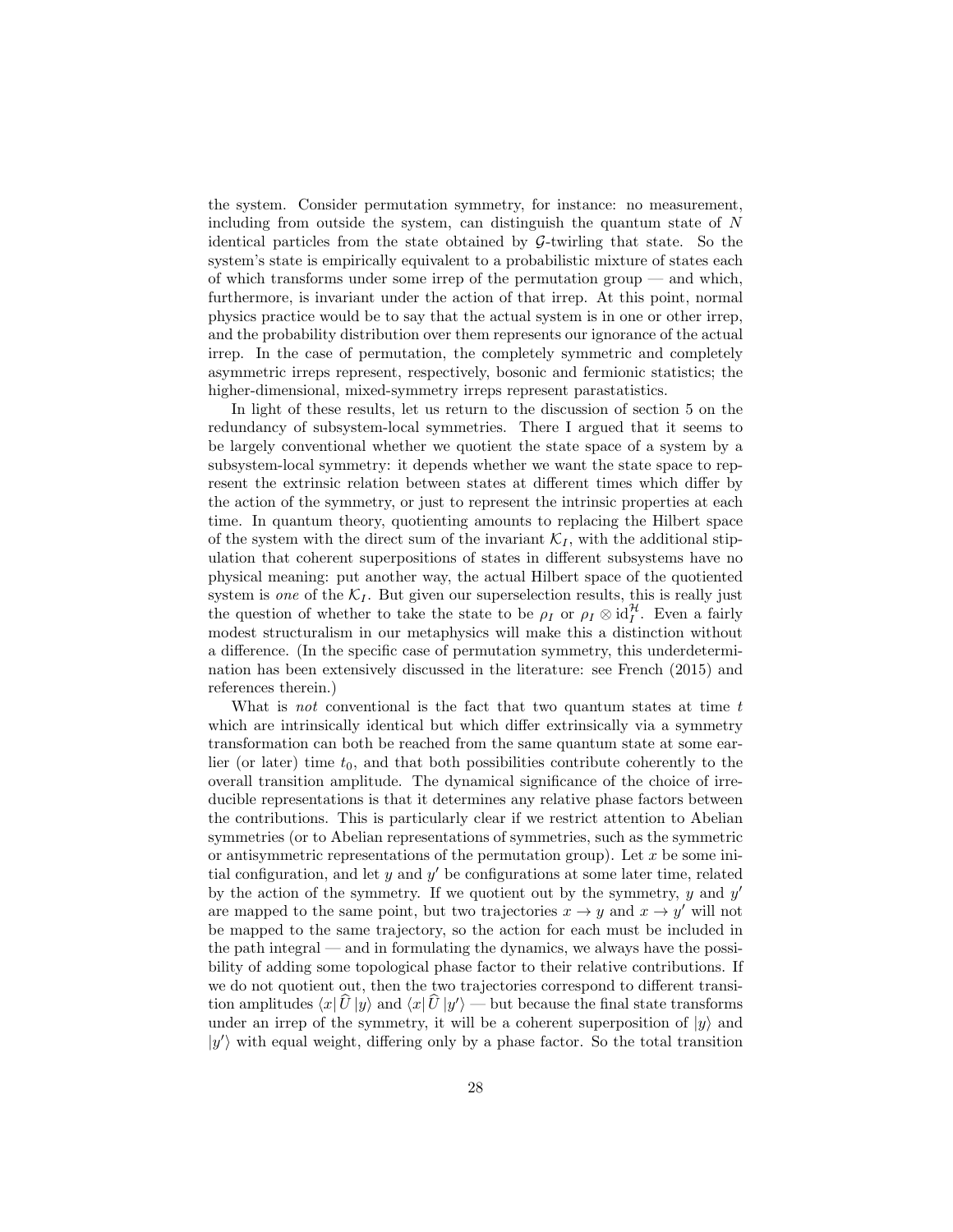amplitude between physical states will again involve a coherent sum of contributions from the two paths — only this time, the relative phase is determined by the particular representation  $(-1)$  for fermions,  $+1$  for bosons, for instance).<sup>19</sup>

I end this discussion with two brief remarks in more technical areas of physics, which may be skipped by readers unfamiliar with the relevant material.

- 1. The physical significance of a subsystem-local symmetry is contained (I have argued) in the existence of inequivalent trajectories between intrinsically identical initial and final states, which can be understood as an extrinsic property of those states. This takes a subtle form in the case of identical particles in two dimensions (or in systems like thin films, which can be approximated as two-dimensional), because two trajectories might be topologically inequivalent not just because they differ by a particle permutation, but because they differ in the way in which the permutation was implemented over time: in two dimensions, trajectories often cannot be deformed into one another without crossing. The concrete implication is that it is the braid group, not the permutation group, which determines the statistics of identical particles in two dimensions: this leads to the phenomenon of anyons. See Stern (2008) for a review.
- 2. In non-Abelian gauge theory (specifically, in QCD) there is a subsystemlocal (but non-small) symmetry generated by topologically non-trivial, but boundary-vanishing, gauge transformations. These transformations form a group isomorphic to the integers, so that we can write an element of the group action as  $R(n)$ , with  $R(n + m) = R(n)R(m)$ ; a state  $|\varphi\rangle$  in an irrep satisfies

$$
\widehat{U}(n) \left| \varphi \right\rangle = e^{-in\theta} \left| \varphi \right\rangle \tag{22}
$$

for some angle  $\theta$ , so that the irreps are labelled by this  $\theta$ , and in the path integral, trajectories that terminate on states differing by the action of  $R(n)$  pick up a relative phase factor  $\exp i n\theta$ , which has empirical consequences. Experiment suggests that it is equal to zero to very high accuracy, and the so-called strong CP problem is the problem of identifying why this is.

It has been argued (Fort and Gambini 1991; Healey 2010) that if we worked in the quotiented configuration space right from the start, the strong CP problem would dissolve; but this seems overstated. The topologically distinct paths would still contribute to the path integral and we would still have the option of adding a  $\theta$  phase term. Of course, we could decide not to, but equally, we could decide to set  $\theta = 0$  in the non-quotiented formalism. The real issue with  $\theta = 0$ , in either formulation, is that in quantum field theory, quantum corrections would be expected to introduce a large non-zero  $\theta$  term even if it is omitted initially: obtaining  $\theta = 0$ 

<sup>&</sup>lt;sup>19</sup>The path-integral analysis for non-Abelian groups — for parastatistics, for instance — is decidedly subtler, and indeed at one time (Laidlaw and Morette DeWitt 1971) it was argued that parastatistics could not be incorporated in the path-integral formalism. See Greenberg and Mishra (2004) and references therein for further details.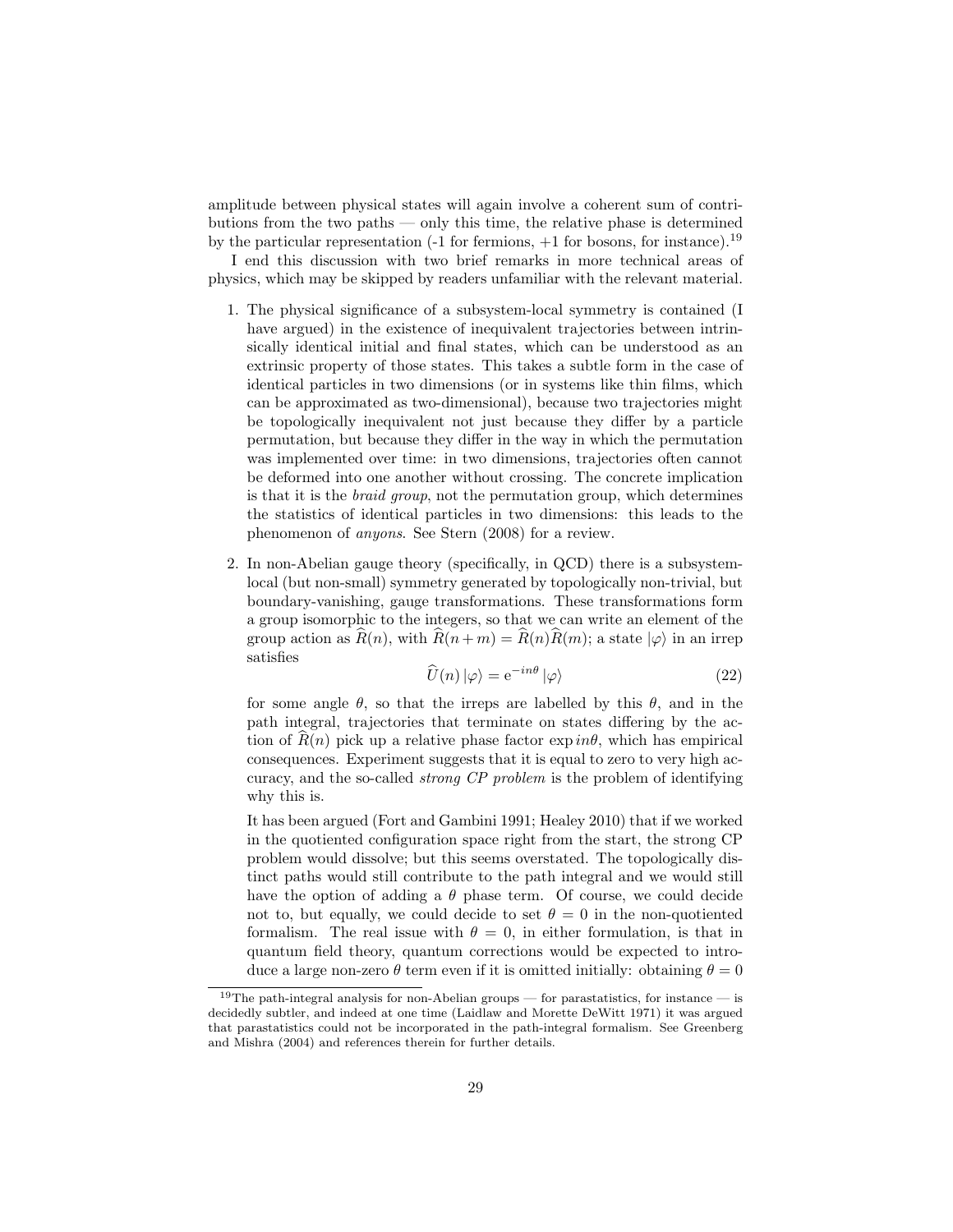at the level of phenomenology requires a very large, and very precisely chosen, value of  $\theta$  in the bare parameters of the theory. (It is a highly contested issue whether naturalness arguments like this should really be seen as persuasive: I make the case that they should in Wallace (2019c).)

### 11 Symmetries of the whole Universe

I have argued in this paper that interpretatively there is a fundamental distinction to be drawn between symmetries based on if, and if so how, they can be extended to other systems. But what if  $\frac{1}{x}$  as is extremely common in philosophical writings — we are concerned with symmetries of the entire Universe, in which case the distinction seems to evaporate?

I am highly tempted to dismiss this question as premature. Even in cosmology, we are hardly ever working with a model intended to describe the entire Universe (as opposed to, say, some large patch of it); even in quantum gravity, very large additional problems occur when we move from considering some isolated system (like a black hole) to considering the entire universe. Indeed, at present many high-energy physicists would claim that we have a quantum satisfactory theory of gravity, via the AdS/CFT correspondence (and its interpretation as describing a system in a box; cf discussion and references in Wallace (2017)), but there is no comparable case within that research program that we have a quantum theory of *cosmology*. Modelling the whole Universe raises conceptual and technical problems that do not occur in normal uses of physics and we have very little empirical evidence to help us resolve them.

But suppose we throw caution to the winds and assume (following philosophyof-physics orthodoxy) that at least some of our current theories have physicallysignificant interpretations in which their models are models of the whole Universe. At this point, the key result of section  $4$  — that no measurement internal to a system can distinguish between symmetry-related states of that system — applies to any dynamical symmetry. (This assumes, of course, that we are studying a theory rich enough to represent scientists, measurements, and observations inside its own structure. Given a possible world consisting only of two point-particles interacting via a central force, for instance, there is nothing like the structure to permit us to model measurement, and so no conclusion that can be drawn about what is observable. If the reader nonetheless wants to know how to draw epistemic and/or metaphysical conclusions about that (supposedly) possible world from its dynamical symmetries, they will have to do it on their own time: I have no intuitions about the situation, and no inclination to trust any such intuitions anyway.)

Assuming our symmetries are time-independent, the discussion in section 5 on subsystem-local symmetries now applies with equal force to subsystem-global symmetries: in an N-particle Newtonian theory interpreted as a theory of the whole Universe, for instance (and ignoring severe concerns about the modellability of measurement in any such theory) then configurations at different times will have a symmetry-invariant and empirically determinable relative orientation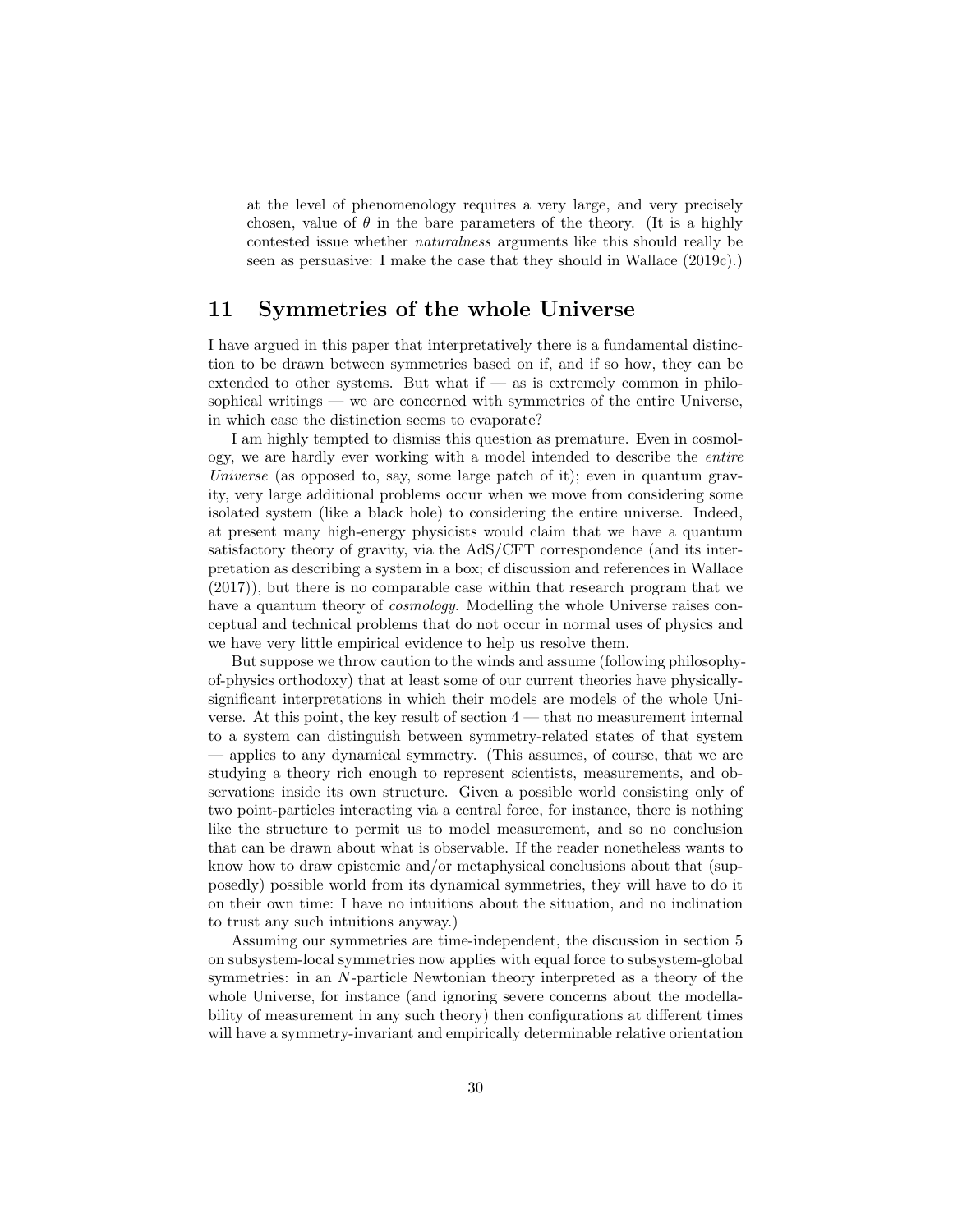even while the overall orientation of the system remains undetectable. But by the same token, the considerations of that section suggest that possible histories differing by a symmetry transformation ought to be regarded as redescriptions of the same history; or, at any rate, if they are not to be so regarded it must be for metaphysical, not naturalistically-motivated, reasons. (This is of course the original context of the 'Leibniz shift".)

In the quantum context, this would imply that any symmetry of the whole Universe — even a global one — ought to be regarded as defining a superselection rule. Applying this to the Hamiltonian itself (i. e. , to time translation symmetry) has radical implications for dynamics in any such universe, a problem explored extensively in the quantum gravity literature (the classic discussion in Page and Wootters (1983)) and related to (but distinct from) the famous 'problem of time'.

But we may be getting ahead of ourselves, for it is not at all clear that we should expect a truly cosmological theory to have any such symmetries. Modern physics provides (admittedly speculative) grounds to think that global symmetries in this sense are not exact and/or do not apply to the Universe as a whole:

- 1. The apparent exact global internal symmetries of particle physics (e.g., the symmetry underlying baryon-number conservation) are so-called 'accidental' symmetries (see, e. g. , Duncan (2012, pp.490-1)) which occur as a consequence of renormalisability but we have no reason to expect to hold exactly when non-renormalisable corrections to the dynamics are added.
- 2. Quantum gravity offers some further reasons to expect global symmetries not to be exact: the only quantities conserved in black hole evaporation are those associated with long-range forces, which in high-energy physics corresponds to those associated with asymptotic local symmetries. The lack of exact global symmetries is also provable perturbatively in string theory and can be argued for via the AdS/CFT correspondence: see Banks, Johnson, and Shomer (2006) and references therein for details.
- 3. Although local gauge symmetries (and the Poincaré gauge symmetry underlying general relativity, are believed to be exact, and give rise to subsystemglobal symmetries through asymptotic effects, those asymptotic effects rely on boundary conditions 'at infinity', which are normally interpreted to describe the way in which a system embeds into a larger system and which are not applicable in cosmology. The only consistent way we currently know how to avoid such boundary conditions is to assume that space is compact, in whch case there are no asymptotic symmetries.

In the end, I return to the caution with which I began this section: we just do not know, reliably, how to think about theories — and, a fortiori, about symmetries of those theories — when the theories are genuinely being interpreted cosmologically. Nor do we need to in order to understand the role of symmetries in non-cosmological (i. e. , almost all) applications of our theories.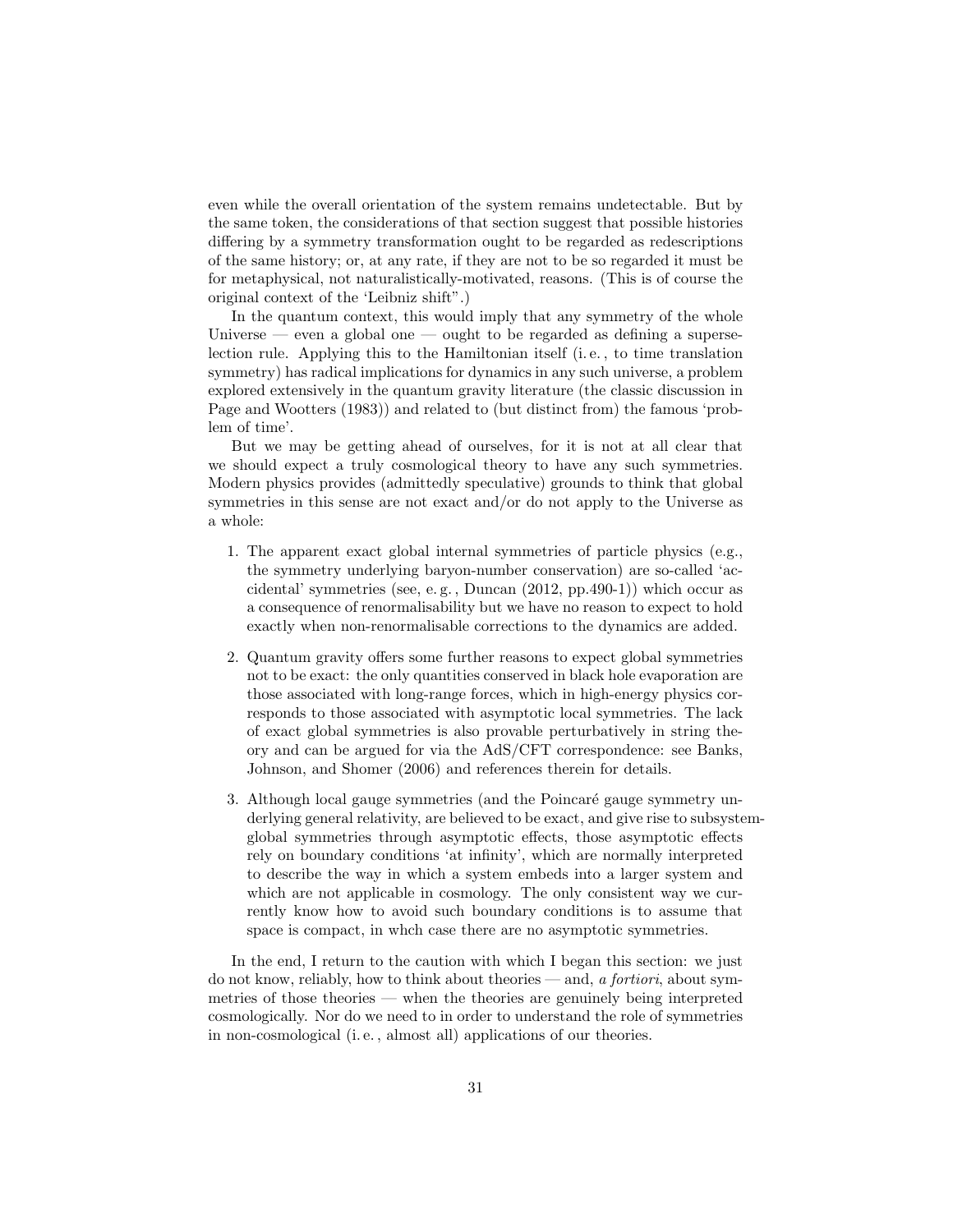### 12 Conclusion

Dynamical symmetries place constraints on observability because, and to the extent that, they apply to the physical processes by which those observations are made. Although this implies fairly straightforwardly that symmetry-variant properties of a system cannot be observed by measurement processes confined to the system itself, in practice we very rarely model a measurement process explicitly in physics, and so the implications of a symmetry of a system for observations made on that system depends on whether, and how, the symmetry can be extended to other systems, including the measurement device. If the symmetry cannot be so extended, it has no particular consequences for observation; if it is subsystem-local, so that it can be extended to a symmetry which acts trivially on any other system, it is unobservable; if it is subsystem-global, so that it can be extended to a symmetry that includes the measurement device but which does not act trivially on it, then the action of the symmetry on the system alone has measurable consequences, but these can be reinterpreted as measurements of the symmetry-invariant relations between system and measurement device.

These results strongly suggest that symmetry-invariant features of a system should be interpreted as intrinsic features, that features that are variant under subsystem-local symmetries should be interpreted as descriptively redundant, and that features that are invariant under subsystem-local symmetries but variant under subsystem-global symmetries should be interpreted as extrinsic features. It follows that subsystem-local symmetry transformations should not be regarded as bringing about different states of affairs, but that subsystem-global symmetry transformations should be so regarded.

These various results extend, albeit with some subtleties, to the physically important cases of time-dependent and quantum-mechanical symmetries. They do not extend to theories which are intended to be understood as cosmological, in which the local/global distinction collapses, but cases of this sort are extremely unusual in physical practice and there are strong, if speculative, reasons to think that a genuinely cosmological physical theory should have no global symmetries. In any case, the cosmological case only strengthens the general point that normal modelling practice in physics is to treat an isolated system as modelling a small part of a larger universe, and that the epistemology and metaphysics of symmetry in physics is much clearer once this is properly allowed for.

The results of this paper go some way towards seeing how genuinely substantive intepretative results can follow from a purely formal concept of symmetry (and do not require us to abandon that formal concept, as is the case for some non-dynamical definitions of symmetry). But a puzzle remains: my analysis turns on how a symmetry can be extended beyond a system to other systems in dynamical contact with it, and definitionally (it would seem) no formal feature of a system's symmetries can fix this question of extension to other systems. If so, then once again we seem to need to make substantial interpretative assumptions in order to get interpretative results from a theory's symmetries, and to abandon the hope of extracting such results from a formal conception of symmetry.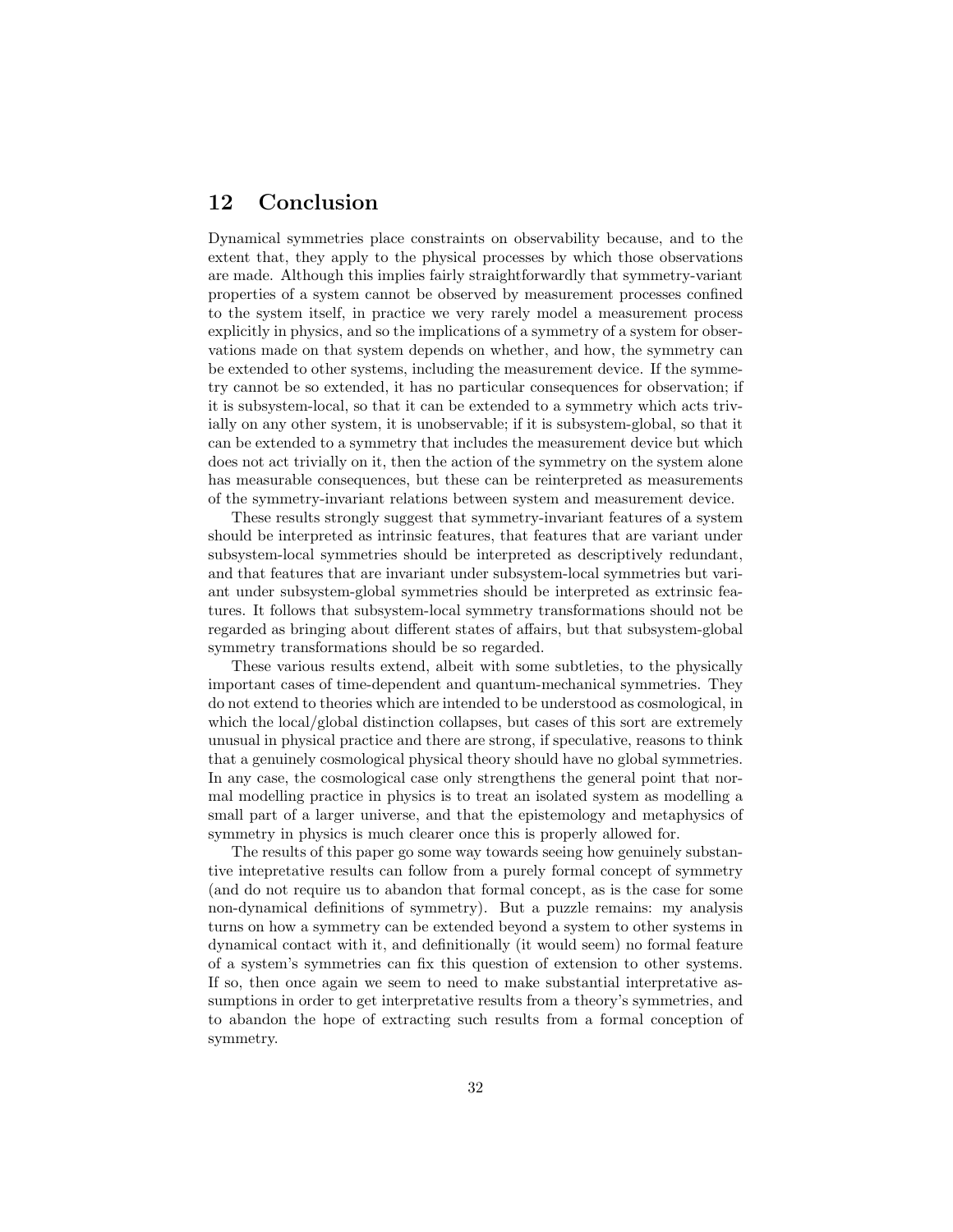This problem cannot be completely solved: nothing about a theory, in isolation, can rule out the possibility that new physics, applying to new systems, will break a symmetry of the old system once the two are dynamically coupled. Nonetheless it is still possible to draw tentative conclusions about the extendibility of a theory's symmetries from the theory itself, once it is recognised that (in many cases) physical theories themselves contain rich information about their subsystems and the restriction of symmetries to those systems. I develop this observation in depth in (Wallace 2019a; Wallace 2019b).

### Acknowledgements

I am grateful to Gordon Belot, Harvey Brown, Neil Dewar, Hilary Greaves, Eleanor Knox, Oliver Pooley, Laura Ruetsche, Simon Saunders, Nic Teh, and Jim Weatherall for the many conversations on symmetry which led to this paper. It also benefitted significantly from feedback at meetings in Leuven and Hannover in 2017, and in Salzburg in 2019.

### References

- Allori, V. (2013). Primitive ontology and the structure of fundamental physical theories. In The Wave Function: Essays on the Metaphysics of Quantum Mechanics, pp. 58–75. New York: Oxford University Press.
- Allori, V., S. Goldstein, R. Tumulka, and N. Zanghí (2008). On the common structure of Bohmian mechanics and the Ghirardi-Rimini-Weber theory. British Journal for the Philosophy of Science 59, 353–389.
- Araki, H. and M. M. Yanase (1960). Measurement of quantum mechanical operators. Physical Review 120, 622–626.
- Banks, T., M. Johnson, and A. Shomer (2006). A note on gauge theories coupled to gravity. Journal of High Energy Physics 09, 049.
- Barbour, J. and B. Bertotti (1982). Mach's principle and the structure of dynamical theories. Proceedings of the Royal Society of London 382, 295.
- Bartlett, S. D., T. Rudolph, and R. W. Spekkens (2007). Reference frames, superselection rules, and quantum information. Reviews of Modern Physics 79, 555–609.
- Belot, G. (2013). Symmetry and equivalence. In R. Batterman (Ed.), The Oxford Handbook of Philosophy of Physics, pp. pp. 318–339. Oxford: Oxford University Press.
- Belot, G. (2018). Fifty million Elvis fans can't be wrong. Nous, forthcoming; available at https://onlinelibrary.wiley.com/doi/abs/10.1111/nous.12200.
- Busch, P. and L. D. Loveridge (2013). Quantum measurements constrained by symmetries. In C. Bai, J.-P. Gazeau, and M.-L. Ge (Eds.), Symmetries and Groups in Contemporary Physics: Proceedings of the XXIX International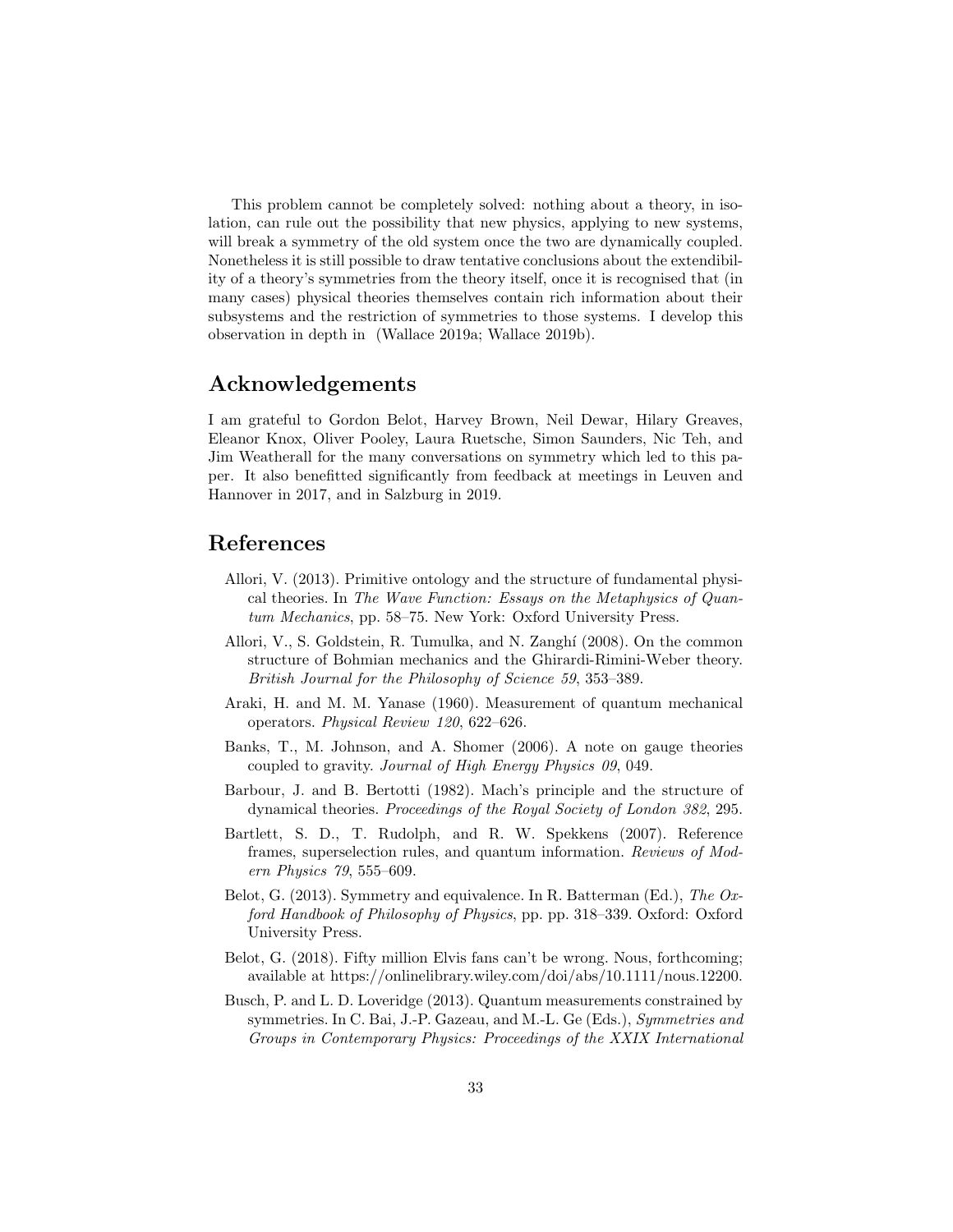Colloquium on Group-Theoretical Methods in Physics, Tianjin, China, 20-26 August 2012, pp. 587–592. Singapore: World Scientific.

- Canup, R. M. (2012) Forming a Moon with an Earth-like Composition via a Giant Impact. Science 338, 1052–1055.
- Dasgupta, S. (2016). Symmetry as an epistemic notion (twice over). British Journal for the Philosophy of Science 67, 837–878.
- Dewar, N. (2019). Sophistication about symmetries. British Journal for the Philosophy of Science 70, 485–521.
- Duncan, T. (2012). The Conceptual Framework of Quantum Field Theory. Oxford: Oxford University Press.
- Earman, J. (1986). A Primer on Determinism. Dordrecht: Reidel.
- Earman, J. (1989). World Enough and Space-Time. Cambridge, Massachusetts: MIT Press.
- Earman, J. (2003). Tracking down gauge: an ode to the constrained Hamiltonian formalism. In K. Brading and E. Castellani (Eds.), Symmetry in Physics: Philosophical Reflections, pp. 140–162. Cambridge: Cambridge University Press.
- Fort, H. and R. Gambini (1991). Lattice QED with light fermions in the P representation. Physical Review D 44, 1257–1262.
- French, S. (2015). Identity and individuality in quantum theory. In E. Zalta (Ed.) The Stanford Encyclopedia of Philosophy (Fall 2015 Edition). Available at https://plato.stanford.edu/archives/fall2015/entries/qt-idind/.
- Greenberg, O. and A. K. Mishra (2004). Path integrals for parastatistics. Physical Review D 70, 125013.
- Healey, R. (2009). Perfect symmetries. British Journal for the Philosophy of Science 60, 697–720.
- Healey, R. (2010). Gauge symmetry and the theta-vacuum. In M. Suaurez, M. Dorato, and M. Redei (Eds.), EPSA Philosophical Issues in the Sciences: Launch of the European Philosophy of Science Association, Volume 2, pp. 105–116. Springer.
- Huggett, N. (2000). Reflections on parity nonconservation. Philosophy of Science 67, 219–241.
- Ismael, J. and B. van Fraassen (2003). Symmetry as a guide to superfluous theoretical structure. In K. Brading and E. Castellani (Eds.), Symmetries in Physics: Philosophical Reflections, pp. 371–392. Cambridge University Press.
- Laidlaw, M. G. G. and C. Morette DeWitt (1971). Feynman functional integrals for systems of indistinguishable particles. Physical Review D 3, 1375–1378.
- Marsden, J. E. and T. S. Ratiu (1999). Introduction to Mechanics and Symmetry. Springer-Verlag.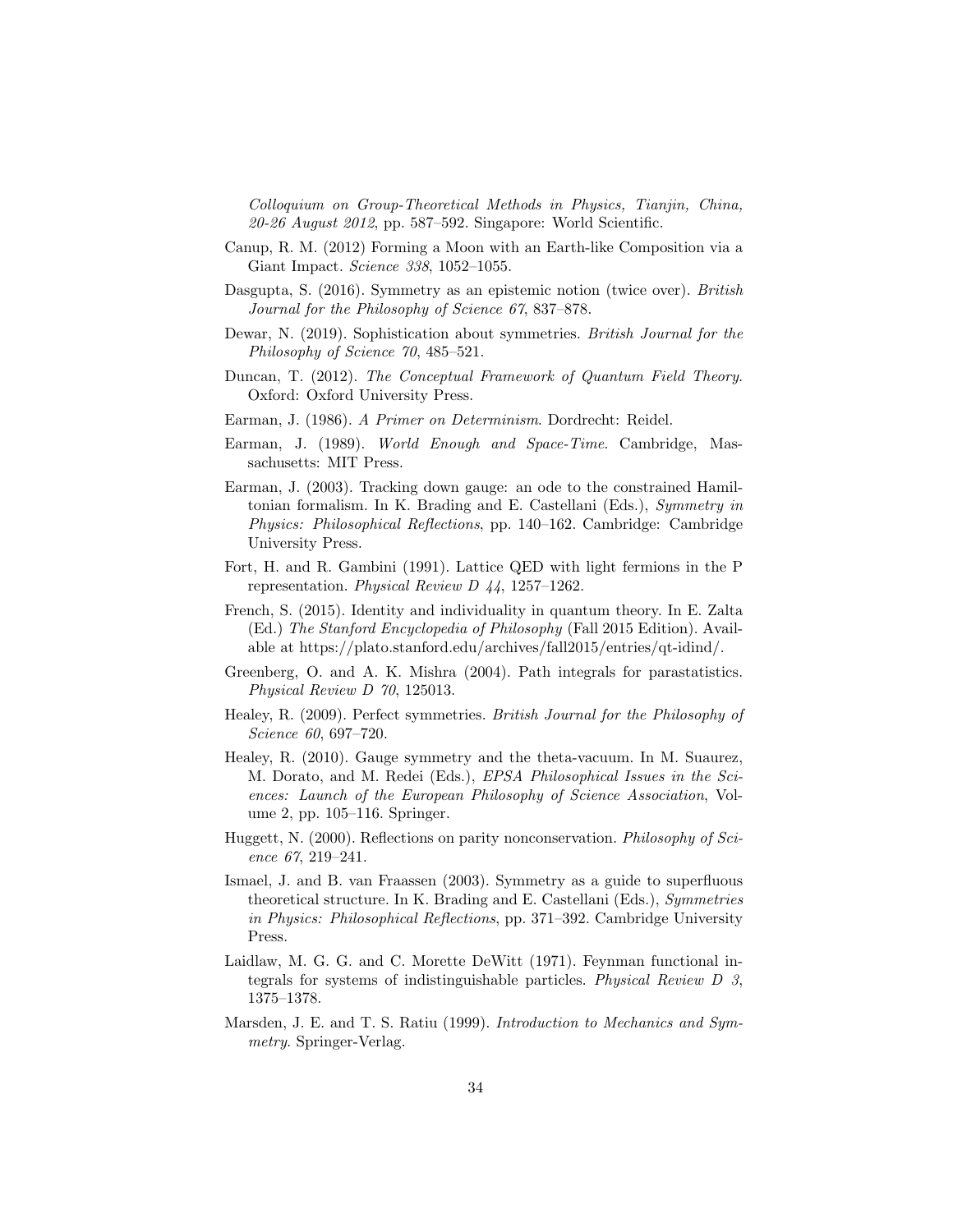- Menon, T. (2018). Taking up superspace: the spacetime structure of supersymmetric field theory. Forthcomnig in N. Huggett, B. Le Bihan, and C. Wuthrich (eds.), Philosophy beyond Spacetime (OUP, forthcoming). Available online at http://philsci-archive.pitt.edu/14682/ .
- Møller-Nielsen, T. (2017). Invariance, interpretation, and motivation. Philosophy of Science 84, 1253–1264.
- Page, D. N. and W. K. Wootters (1983). Evolution without evolution: Dynamics described by stationary observables. Physical Review D 27, 2885– 2892.
- Pooley, O. (2003). Handedness, parity violation, and the reality of space. In K. Brading and E. Castellani (Eds.), Symmetries in Physics: Philosophical Reflections, pp. 250–281. Cambridge: Cambridge University Press.
- Roberts, J. T. (2008). A puzzle about laws, symmetries and measurability. British Journal for the Philosophy of Science 59, 143–168.
- Saunders, S. (2007). Mirroring as an a priori symmetry. Philosophy of Science 74, 452–480.
- Saunders, S. (2013). Rethinking Newton's Principia. Philosophy of Science 80, 22–48.
- Stern, A. (2008). Anyons and the quantum Hall effect a pedagogical review. Annals of Physics 323, 204–249.
- Teh, N. J. (2016). Galileo's gauge: Understanding the empirical significance of gauge theory. Philosophy of Science 83, 93–118.
- Wallace, D. (2003). Time-dependent symmetries: the link between gauge symmetries and indeterminism. In K. Brading and E. Castellani (Eds.), Symmetries in Physics: Philosophical Reflections, pp. 163–173. Cambridge: Cambridge University Press.
- Wallace, D. (2017). The case for black hole thermodynamics, part II: statistical mechanics. https://arxiv.org/abs/1710.02725.
- Wallace, D. (2018). On the plurality of quantum theories: Quantum theory as a framework, and its implications for the quantum measurement problem. Forthcoming in S. French and J. Saatsi (eds.), Scientific Metaphysics and the Quantum (Oxford: OUP, forthcoming).
- Wallace, D. (2019a). Isolated systems and their symmetries, part I: General framework and particle-mechanics examples. Forthcoming.
- Wallace, D. (2019b). Isolated systems and their symmetries, part II: Field theory. Forthcoming.
- Wallace, D. (2019c). Naturalness and emergence. Forthcoming in Monist; available at http://philsci-archive.pitt.edu/15757/.
- Wallace, D. (2019d). Who's afraid of coordinate systems? An essay on representation of spacetime structure. Studies in the History and Philosophy of modern Physics 67, 125–136.